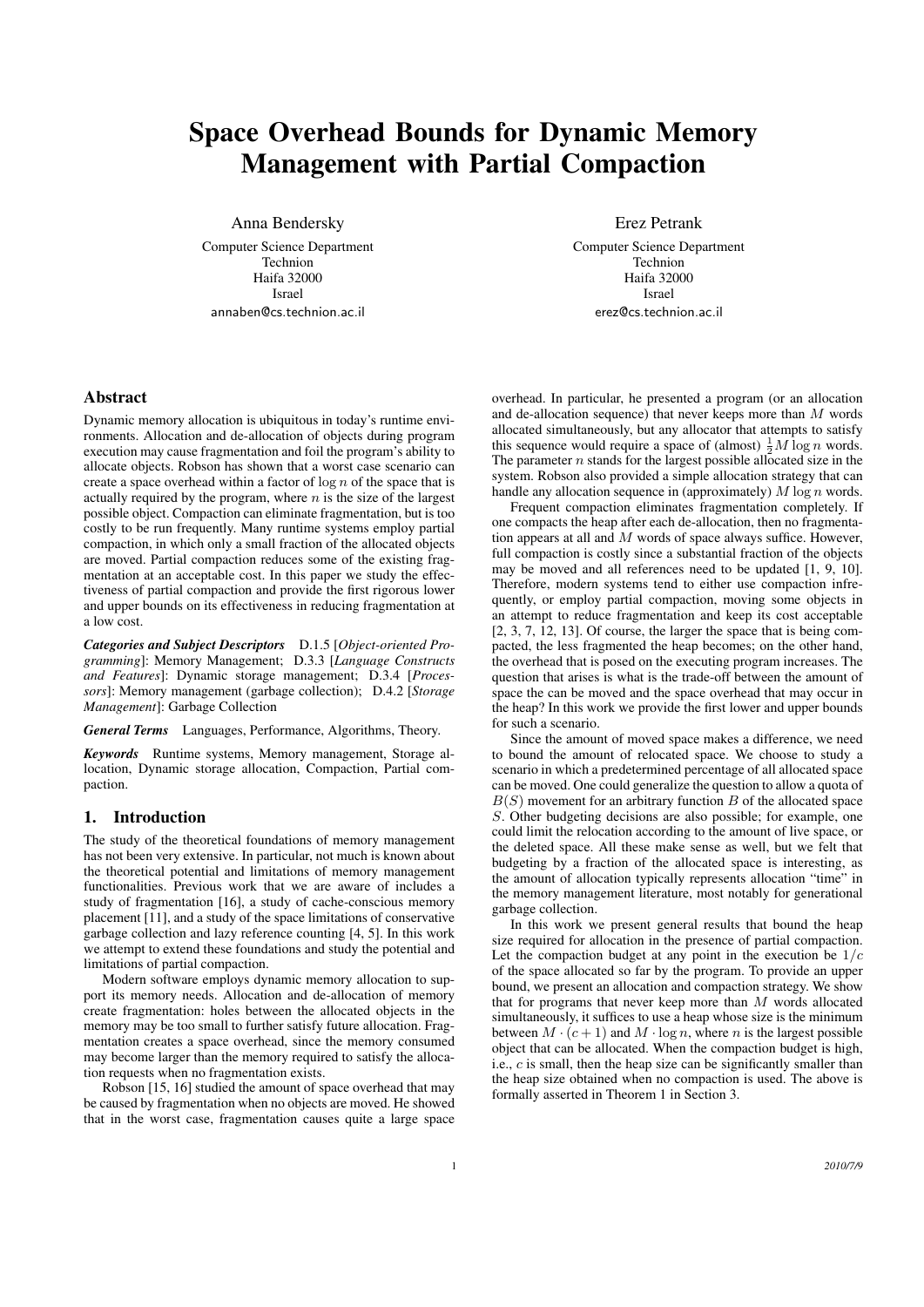To show a lower bound on the space overhead, we present a program that incurs a large space overhead for any allocator (whose compaction budget is limited by  $\frac{1}{c}$  of the allocated objects). This program never keeps more than *M* words allocated simultaneously, and it makes any allocator use a heap whose size is at least the minimum of  $\frac{1}{10}M \cdot c$  and  $\frac{1}{10}M \cdot \frac{\log n}{\log c+1}$  words. When the compaction budget is large (*c* is small), the minimum is obtained with  $\frac{1}{10}M \cdot c$ . When the compaction budget is tighter, the heap size is at least  $\frac{1}{10}M \cdot \frac{\log n}{\log c+1}$ . Thus, these asymptotic bounds show that partial compaction can reduce the heap size, but only to a limited extent, which depends on the compaction quota. This result is stated as Theorem 2 in Section 4.

The above results hold for any possible allocator. We continued this investigation with a study of a specific widely used memory allocator: the segregated free list allocator (used for example in [2, 6, 8]). Fixing a specific allocator allows a more accurate analysis and yields better bounds. We first examine this allocator when no compaction is allowed and improve Robson's bounds. It turns out that the bounds depend on the number of free-lists used by the allocation scheme. One extreme case is that the allocator maintains a free-list for any possible object size between 1 and *n*. In this case a free-fist for any possible object size between 1 and *n*. In this case<br>the required space becomes (almost)  $\frac{4}{5}M\sqrt{n}$  words. This is much higher than the  $\frac{1}{2}M\log n$  words presented in Robson's papers. The other extreme case is that a small number of free lists is allowed, specifically, one for each power of 2. In this case, we show a lower bound of *M* log *n* words, which is two times stronger than the lower bound for the general allocator. In practice, the number of free lists kept is somewhere in between, and our analysis can be applied to any specific choice of sizes to yield the corresponding lower bound. These results are formalized in Theorems 3 and 4 in Section 5.2.

Finally, we examine the effects of adding partial compaction to the segregated free list allocator. We show that a heap size of  $M \cdot c + k \cdot n$  suffices in this case for any program, where *k* is the number of different free lists. So when the compaction budget is large, i.e., *c* is small, partial compaction helps reducing fragmentation. See Theorem 5 in Section 5.3. For the lower bound, the number of free lists employed is important. We first show that when using free lists for any object size, the space required is at when using tree lists for any object size, the space required is at least the minimum between  $\frac{1}{6}M\sqrt{n}$  and  $\frac{1}{12} \cdot M \cdot c$ . So the true overhead is large if we don't allow a substantial compaction budget. If we only keep free lists for objects sizes that are powers of 2, then the heap size required is at least the minimum between  $\frac{1}{4} \cdot M \cdot \log n$ and  $\frac{1}{8} \cdot M \cdot c$ . See Theorems 6 and 7 in Section 5.3.

This work initiates a study of the cost and effectiveness of partial compaction. New techniques are developed and novel bounds are shown. The results are asymptotic. They hold for any possible object size limit *n*, any possible live space bound *M*, and any possible compaction budget ratio *c*. However, although they represent the tightest known bounds, their applicability for specific realistic parameters of modern systems is limited. We hope that these techniques can be extended in future work to provide tighter bounds and help us better understand the behavior of memory managers in practice.

*Organization.* In Section 2 we survey previous results on fragmentation when no compaction is allowed, and formally define the compaction budget model used in this paper. In Section 3 we present and prove a simple upper bound on the effectiveness of partial compaction. In Section 4 we state and prove the lower bound on the effectiveness of partial compaction. We divide the proof into two parts. First, we prove the lower bound for the restricted case of aligned objects. This proof contains most of the ideas and is easier to follow. The full proof of the lower bound (with all the hairy details) follows. In Section 5 we study the specific segregated free list allocator and prove all the results stated above. We conclude in Section 6.

## 2. Problem Description

## 2.1 Framework and previous work

Dynamic storage allocation that does not move objects can suffer from fragmentation. J. M. Robson [15, 16] provided lower and upper bounds on the space overhead for a memory management system that allocates and deallocates, but cannot move objects. The lower bound demonstrates the existence of a "bad" program that makes *any* allocator use a lot of space overhead. The upper bound provides an allocator, whose space overhead is limited, for *any* program (including the bad program that demonstrates the lower bound). Clearly, if the program allocates a lot and does not de-allocate space, then a lot of space is required to satisfy the request. It is thus interesting to ask how much space is required to satisfy the allocation requests of a program that never keeps more than *M* words alive simultaneously. If compaction is frequently used, a space of *M* words suffices. The memory manager can simply compact the heap after each de-allocation. However, when no compaction is allowed, some allocation sequences demand a large space overhead in order to satisfy the allocation requests.

An allocator should be able to handle any allocation (and deallocation) sequence, and for each allocator, we can ask what is the smallest heap that can handle all allocation sequences that never allow more than *M* words of memory simultaneously allocated. The bounds that are going to be derived depend on the size of the largest possible object in the system. We denote by *n* the size of such an object and assume that no allocation in the sequence requests more than *n* words for the allocated object.

Some allocators can move allocated objects in the memory. This is not always the case, as moving objects requires updating all pointers referencing them, and some runtime systems cannot always distinguish pointers from integers that hold the same values. Such systems do not move objects whose references cannot be identified. Other runtime systems avoid compaction because of its costs.

The interaction between the program and the memory allocator is divided into stages. Each stage consists of three parts:

- 1. *Deletion:* The program removes objects from the heap
- 2. *Compaction:* The memory allocator moves objects in the heap.
- 3. *Allocation:* The program makes allocation requests and the memory allocator returns the corresponding object addresses in the heap.

For the Upper and Lower bounds the program and the memory allocator can be viewed as opponents. The program objective is to make the memory allocator use as much space as possible. The memory allocator's objective is to allocate space in a way that will require as little space as possible. The upper and lower bounds for the case when is no compaction occurs were studied by Robson [16]. He showed a tight connection between the upper and lower bounds. We define  $P(M, n)$  as the set of all programs that never keep more than *M* words of space allocated simultaneously, and never allocate an object larger than *n* words. The function *HS*(*A, P*) is defined as the heap size necessary for allocator *A* to answer the allocation requests of a program  $P$ , so that  $P \in$ *P*(*M, n*). The upper and lower bounds Robson showed demand an overhead of  $\times \frac{1}{2} \log n$  of the actual allocated space *M*, i.e.:

*• Upper bound:* For all *M, n >* 0 such that *n|M*, there exists an allocator  $A_o$ , such that for all programs  $P \in \mathcal{P}(M, n)$ , it holds that:

 $HS(A_o, P) \leq M \cdot \log n + M$ .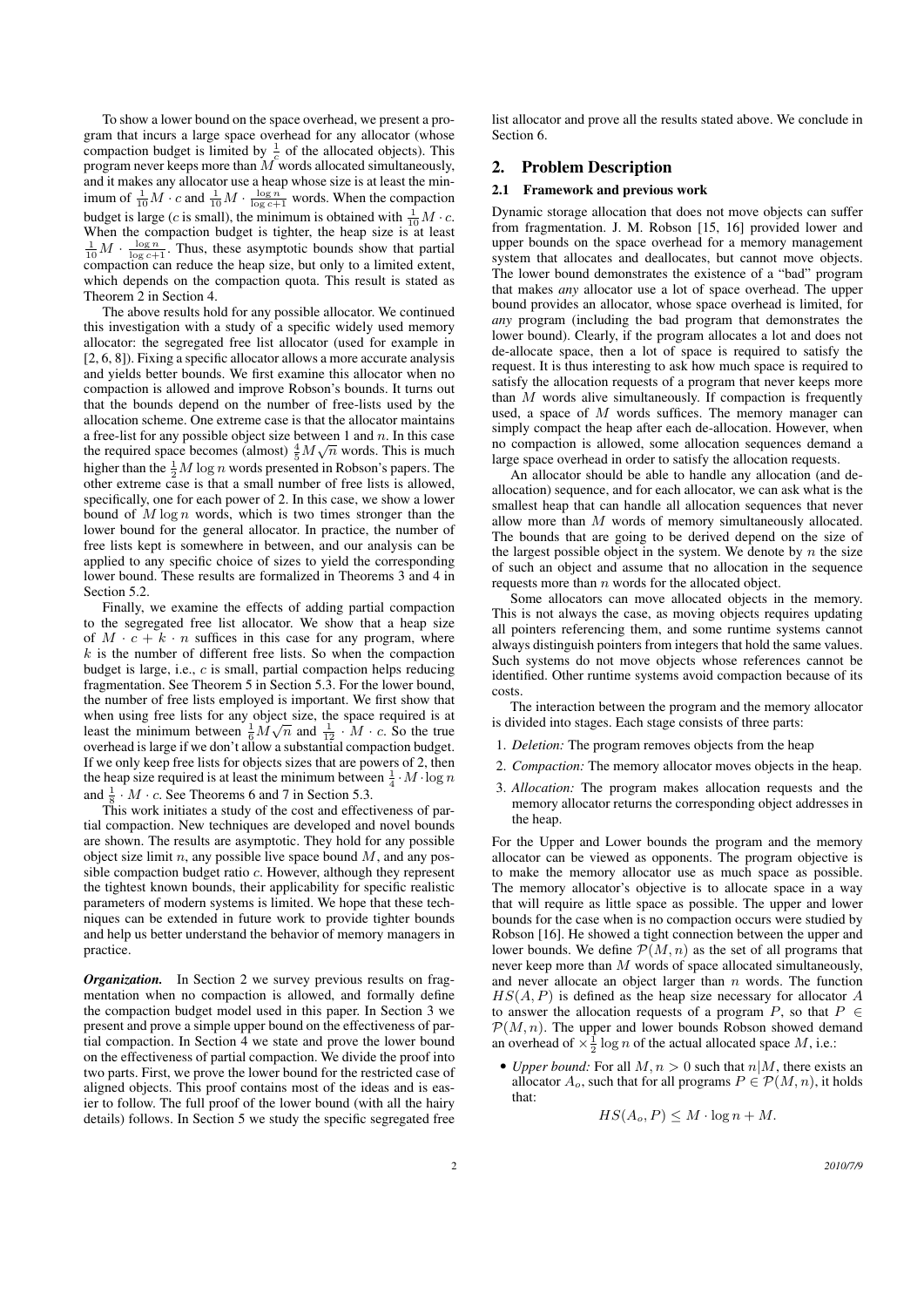• *Lower bound:* For all  $M, n > 0$  such that  $n|M$ , there exists an program  $P_o \in \mathcal{P}(M, n)$ , such that for all allocators *A*, it holds that:

$$
HS(A, P_o) \ge M \cdot \frac{1}{2} \log n + M - n + 1.
$$

In this work we investigate the effect of moving objects during the run. We allow the allocator to move a fraction of the objects, i.e. to perform partial compaction. We explore how partial compaction affects these bounds.

## 2.2 The compaction budget

Our objective in this work is to explore upper and lower bounds on the space required by allocators that apply partial compaction. We now define partial compaction. If there were no limit on how much space can be moved, the total heap size required for the allocation would be *M*, the largest amount of live space throughout the application run. One simple method of compaction that uses only *M* words could be: allocate sequentially using a bump pointer and compact all of the memory once the *M* boundary is reached. The problem with this approach is that compacting the memory incurs a high computation overhead and is unacceptable in real systems. Practical systems consider trade-offs between the amount of compaction executed and the space overhead. Therefore, we introduce a bound on the amount of space that can be moved. This space is denoted by  $B(S)$ , which is the partial compaction function. Specifically, after the program allocates a space *S*, the compactor may move  $B(S) = \frac{1}{c} \cdot S$  space. *c* is a constant larger than 1. The *B*(*S*) function is calculated incrementally: the quota is added to on every allocation, and reduced with every compaction. For example:  $B(S) = \frac{1}{10}S$  means that after every allocation of *S*, the compactor can move  $\frac{1}{10}$  of the space allocated. In this example, if there were allocations of 200 words (and maybe some deletions) without any compactions, space of size of  $\frac{1}{10} \cdot 200 = 20$  could be moved. If only 8 words are moved - a quota of 12 words remains. We define an algorithm that works within the  $B(S)$  limit as the  $B(S)$ *bounded partial compaction*. In this document we always use the compaction threshold function  $B(S) = \frac{1}{c} \cdot S$ , for some constant  $c > 1$ .

# 2.3 The setting

To present our results we first specify what a program is, what an allocator is, in what way they are limited, and how we measure their interaction. We consider a program *P* that executes a sequence of allocations and de-allocations. The program's execution is adaptive in the sense that it may choose its upcoming allocation according to the locations in which the allocator chose to place its previous allocation. However, to save further quantification over the inputs, we assume that *P* already has some fixed embedded input, so that the allocation sequence depends only on *P* and the allocation decisions of the allocator (but not on any additional inputs of *P*). We also consider an allocator *A* that receives the sequence of allocations and de-allocations one by one (sequentially, or on-line) from the program and must satisfy each allocation request as it arrives.

Given a specific pair of a program *P* and an allocator *A*, their joint execution is well defined and we measure the size of the heap that the allocator *A* uses to satisfy the requests of *P*. We denote this heap size by *HS*(*A, P*). Of course, for the same program *P*, there could be a non-space-efficient allocator *A*<sup>1</sup> that requires a large heap size  $HS(A_1, P)$  and there could be a better allocator  $A_2$  for which  $HS(A_2, P)$  is much smaller. For a lower bound, we look for a program *P* for which *HS*(*A, P*) is high for all allocators. For an upper bound, we look for an allocator *A* that can serve all programs with a low  $HS(A, P)$ .

Finally, we define  $P(M, n)$  as the set of all programs that never keep more than *M* words of space allocated simultaneously, and never allocate an object larger than *n* words.

# 3. The Upper Bound

We start with the upper bound, which is simpler to show. Formally, we state and prove the following theorem.

**Theorem 1.** (Upper bound.) *For any real number*  $c \geq 1$ *, there exists a memory manager A<sup>c</sup> that satisfies the compaction bound*  $\frac{1}{c}$ *S, and for all*  $M, n > 0$ *, such that*  $n|M$ *, and all programs*  $\tilde{P} \in \mathcal{P}(M,n)$ *:* 

$$
HS(A_c, P) \le \min(M(c+1), M \cdot \log n + M).
$$

*Proof.* For any real number  $c \geq 1$ , we present a specific memory manager  $A_c$ , that never exceeds the compaction quota  $\frac{1}{c} \cdot S$  and that uses a heap size of at most  $M \cdot (c+1)$  words, i.e.,  $H\ddot{S}(A_c, P) \leq$  $M \cdot (c+1)$  for any program  $P \in \mathcal{P}(M, n)$ . The memory manager *A<sup>c</sup>* allocates objects sequentially by bumping a pointer. When the bump pointer reaches the  $M(c + 1)$  boundary, the live space is fully compacted to the beginning of the heap. A pseudo-code for the memory allocator *A<sup>c</sup>* is presented in Algorithm 1.

| <b>Algorithm 1</b> Memory Manager $A_c$                                  |  |
|--------------------------------------------------------------------------|--|
| <b>Initially:</b> The heap is empty, $free = 0$ ;<br><b>While (TRUE)</b> |  |
| 1: Receive an allocation request for an object of size $\ell$ ;          |  |
| 2: if $free + \ell > M(c+1)$ then                                        |  |
| 3: Compact all allocated objects to the beginning;                       |  |
| 4: $free \leftarrow$ first word after the allocated space;               |  |
| $5:$ end if                                                              |  |
| 6: Allocate the object at address <i>free</i> ;                          |  |
| 7: $free \leftarrow free + \ell$ ;                                       |  |

Clearly, Algorithm 1 never uses more than  $M \cdot (c+1)$  words. However, we need to show that there is enough compaction budget to execute Step 3, which compacts all live objects to the beginning of the heap. The required compaction quota for this step is at most *M* −  $\ell$ . Consider the time interval between any two compactions, denoted  $C_1$  and  $C_2$ . Since  $P \in \mathcal{P}(M,n)$ , there are at most M allocated words at any point in time, and therefore, after the compaction  $C_1$  there are at most  $M$  words allocated in the beginning of the heap, and *free* is smaller than *M*. After executing *C*<sup>1</sup> and before starting to execute  $C_2$ , the allocator receives requests for allocations and deletions, until it fails to allocate *ℓ* words – when the *free* pointer arrives at a point beyond  $M(c + 1) - \ell$  in the heap. The total size of the allocations executed between  $C_1$  and  $C_2$  must be at least  $M(c + 1) - M - \ell$ , since this is (at least) the number of words that the free pointer has advanced between the two compactions. Therefore, the compaction quota at Step 3 is at least  $\frac{1}{c} \cdot (\tilde{M}(c+1) - M - \ell) = M - \frac{\ell}{c}$ . According to our assumptions, *c* ≥ 1 (and  $\ell$  ≥ 0), and therefore,  $M - \frac{\ell}{c}$  ≥  $M - \ell$ . Thus, enough budget is available in the quota so that all of the  $M - \ell$  allocated words can be moved to the beginning of the heap.

This memory manager is effective when  $c + 1 \leq \log n$ . Otherwise, *c* is large, i.e. the compaction budget is small, and then it is possible to obtain a good heap size without moving objects at all. We can use the allocator presented in Robson's paper, not use compaction at all, and consume at most  $M \log n + M$  words for any possible program  $P \in \mathcal{P}(M, n)$ . This concludes the proof of Theorem 1.  $\Box$ 

## 4. The Lower Bound

In this section we provide a specific program that can force any memory allocator to incur a space overhead. To simplify the pre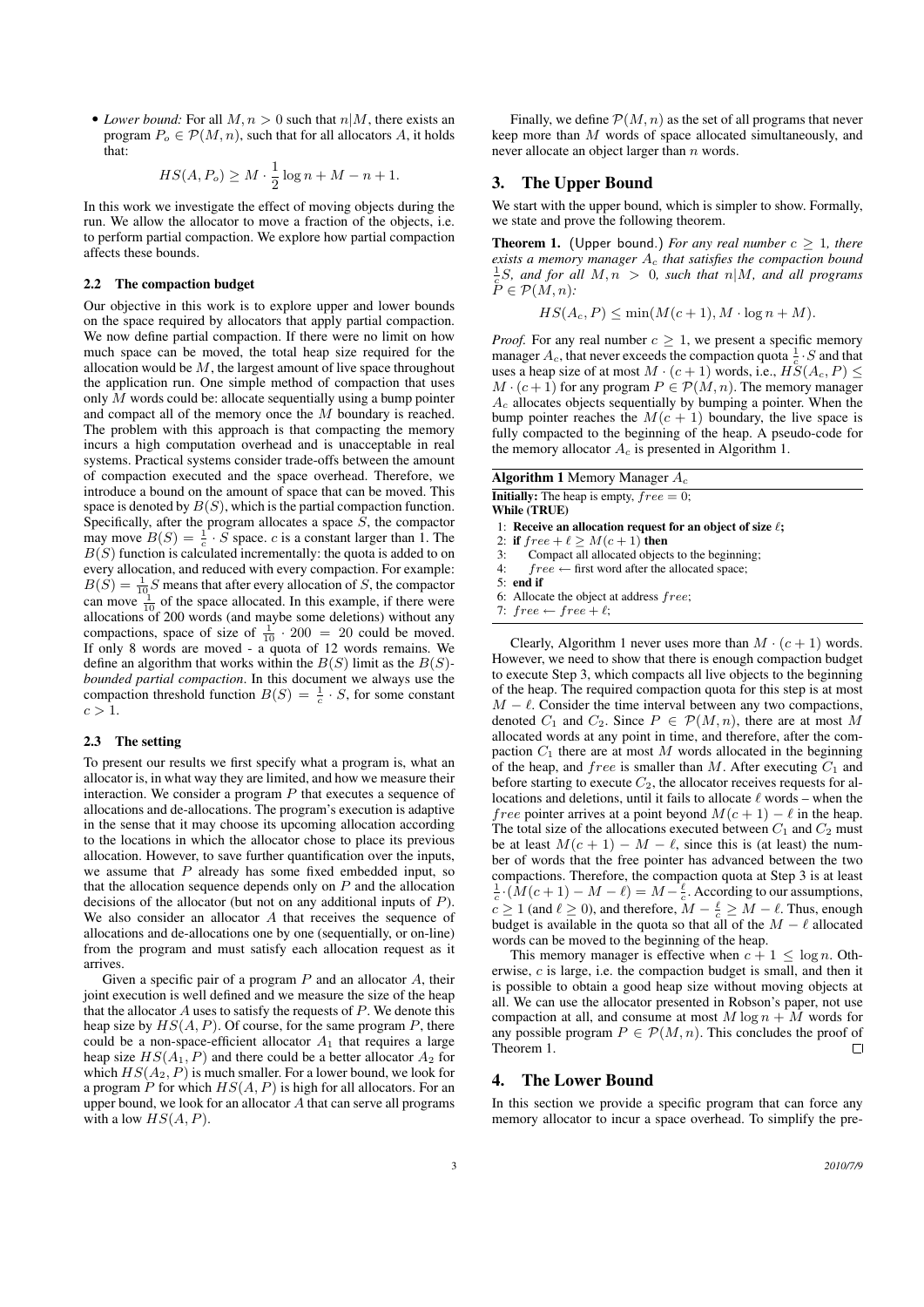sentation, we start with a program that assumes that the allocators respect some alignment restriction. We later extend this proof to eliminate the alignment restriction. Using a similar program, we provide a proof for Theorem 2.

## 4.1 Bounding the space consumption with aligned objects

We start by defining what aligned object allocation means. Aligned object allocation places a limitation on the memory allocator, which is not allowed to allocate objects in an arbitrary location, but only in an aligned manner. This constraint simplifies the proofs, and has less corner cases.

For the lower bound we only consider objects whose size is a power of two (because the program we build only allocates such sizes). Thus, it is fine to define alignment only with respect to objects of size  $2^i$  for some integer *i*. Without loss of generality, we assume that the smallest object is of size 1. Otherwise, one could think of the object sizes as multiples of the smallest object size.

Definition 4.1. *We say that an object of size* 2 *i is* aligned *if it is located at address*  $k \cdot 2^{i}$  *for some integer k.* 

Definition 4.2. *We say that a memory allocator uses* aligned allocation *if all the objects it allocates are aligned.*

We present a specific program, called *Aligned-Waster* and denoted *PAW* , and prove that any memory allocator that satisfies the compaction bound and uses aligned allocation, must incur a space overhead when supporting the allocation requests of *PAW* . The program *PAW* receives the compaction bound *c*, the largest object size *n* and the bound on the live space *M* as its input, and for any  $c, M, n$  it holds that  $P_{AW}(c, M, n) \in \mathcal{P}(M, n)$ . We will show that the program *PAW* satisfies the following lemma.

**Lemma 4.3.** For all  $c \geq 1$ , and all  $M \geq n > 4$ , there exists *a program*  $P_{AW} \in \mathcal{P}(M, n)$  *such that for all allocators A that use aligned allocation, and satisfy the compaction bound*  $\frac{1}{c}(S)$ *, the following holds:*

$$
HS(A, P_{AW}) \ge \begin{cases} \frac{1}{6}M \cdot min\left(c, \frac{\log n}{\log c} - \frac{6n}{M}\right) & \text{if } c \le 4 \log n\\ \frac{1}{3}M \cdot \frac{\log n}{\log \log n} - n & \text{if } c > 4 \log n \end{cases}
$$

Note that this lemma is very much like Theorem 2, except that it is stated for aligned allocation and (therefore) the leading constants are better: a 1*/*6 instead of a 1*/*10.

We start with some intuition for constructing *PAW* and then provide its algorithm. *PAW* works in phases. In each phase, it generates a series of allocation requests and lets the allocator allocate the requests. Once it sees the locations of the allocated objects, it then decides which objects to delete.

The *Aligned-Waster* algorithm follows. The idea is that at each phase *i*, for  $i = 0, 1, 2, \ldots$ ,  $\log n$  *Aligned-Waster* requests allocation of objects of size  $2^i$ . It allocates as many of them as possible while keeping the allocated space below *M*. It then examines where the allocator places the objects and decides on object deletions. The deletion is intended to prevent space reuse in the next phase, Phase  $i + 1$ . In the aligned setting, an allocated object of size  $2^{i+1}$  must be placed on a full aligned interval of size  $2^{i+1}$ . *Aligned-Waster* examines each such interval, and if it is not empty, *Aligned-Waster* makes sure that some object is kept there to avoid re-allocation of a new object on this interval in the next phase.

However, not leaving an aligned interval of length  $2^{i+1}$  empty is not enough to prevent its reuse in the presence of partial compaction. The allocator may choose to move the objects on such an interval and clear it for re-allocation. Therefore, *Aligned-Waster* applies a stricter policy when deciding which objects to delete. In particular, it attempts to keep enough allocated space in each interval so that it will not be worthwhile for the allocator to waste its compaction budget and move all these objects out of the interval. Given the compaction bound ratio  $\frac{1}{c}$ , the algorithm *P<sub>AW</sub>* sets a density  $\frac{1}{d}$  >  $\frac{1}{c}$ , and when deleting objects,  $P_{AW}$  attempts to keep a density of  $\frac{1}{d}$  in each of the aligned  $2^{i+1}$ -sized interval. The algorithm follows.

| <b>Algorithm 2</b> Aligned-Waster Program                      |  |  |
|----------------------------------------------------------------|--|--|
| <b>Input:</b> $M$ , $n$ , and $c$ .                            |  |  |
| 1: Compute d as a function of $c$ (to be determined).          |  |  |
| 2: for $i=0$ to $\log n$ do                                    |  |  |
| {Deletion step: }<br>3:                                        |  |  |
| Divide the memory into consecutive areas of size $2i$<br>4:    |  |  |
| 5:<br>Remove as many objects as possible from each area,       |  |  |
| subject to leaving at least $2^{i}/d$ space occupied.<br>6:    |  |  |
| 7:<br>{ Allocation step: }                                     |  |  |
| 8:<br>Request allocation of as many objects as possible of     |  |  |
| size $2^i$ (not exceeding the overall allocated size M).<br>9: |  |  |
| $10:$ end for                                                  |  |  |

By definition  $P_{AW} \in \mathcal{P}(M,n)$  since it never allocates an object larger than  $n$  and its overall allocation space never exceeds *M* words.

We note that (intuitively) it does not make sense to set  $d > c$ . If the allocated space that remains on an interval is of size  $2^{i}/c$  (or less), then it makes sense for the allocator to move these allocated objects away and make space for reuse. This costs the compaction budget  $2^{i}/c$ , but this budget is completely refilled when the  $2^{i}$ sized object is later allocated on the cleared interval. So if we want to make the allocator pay for a reuse, we must set *d < c* or in other words, let *PAW* 's deletion step leave more allocated space on each interval. We leave the setting of the density 1*/d* as a parameter, but one possible good setting sets *d* to be *c/*2. In this case, the deletion step of *PAW* leaves enough allocated space on each interval so that not much reuse is possible within the given allocation budget. If reuse cannot be applied, then the allocator has to get more fresh space and increase the heap in order to satisfy the allocation requests of *PAW* .

The rest of this section provides a rigorous analysis of *PAW* showing that it outputs allocation and de-allocation requests that make any allocation strategy incur a space overhead as asserted in Lemma 4.3. Section 4.2 extends this algorithm and analysis for the non-aligned case, extending the analysis to obtain the proof of Theorem 2.



Figure 1. An example of deleting objects in *Aligned-Waster*, with parameter  $1/d = 1/4$ , and phase  $i = 3$ .

To bound the space required to satisfy the allocation requests, we bound, on one hand, the amount of space allocated by *PAW* in the execution, and on the other hand, the amount of space that the allocator manages to reuse during the execution. Let  $S(A, P_{AW})$ denote the total space allocated during an execution of the program  $P_{AW}$  with an allocator *A*. Also, let  $R(A, P_{AW})$  denote the total reused space. A space is considered reused if some object is allocated on it, the object is then deleted or relocated by the compaction, and later the same space is used for allocation of another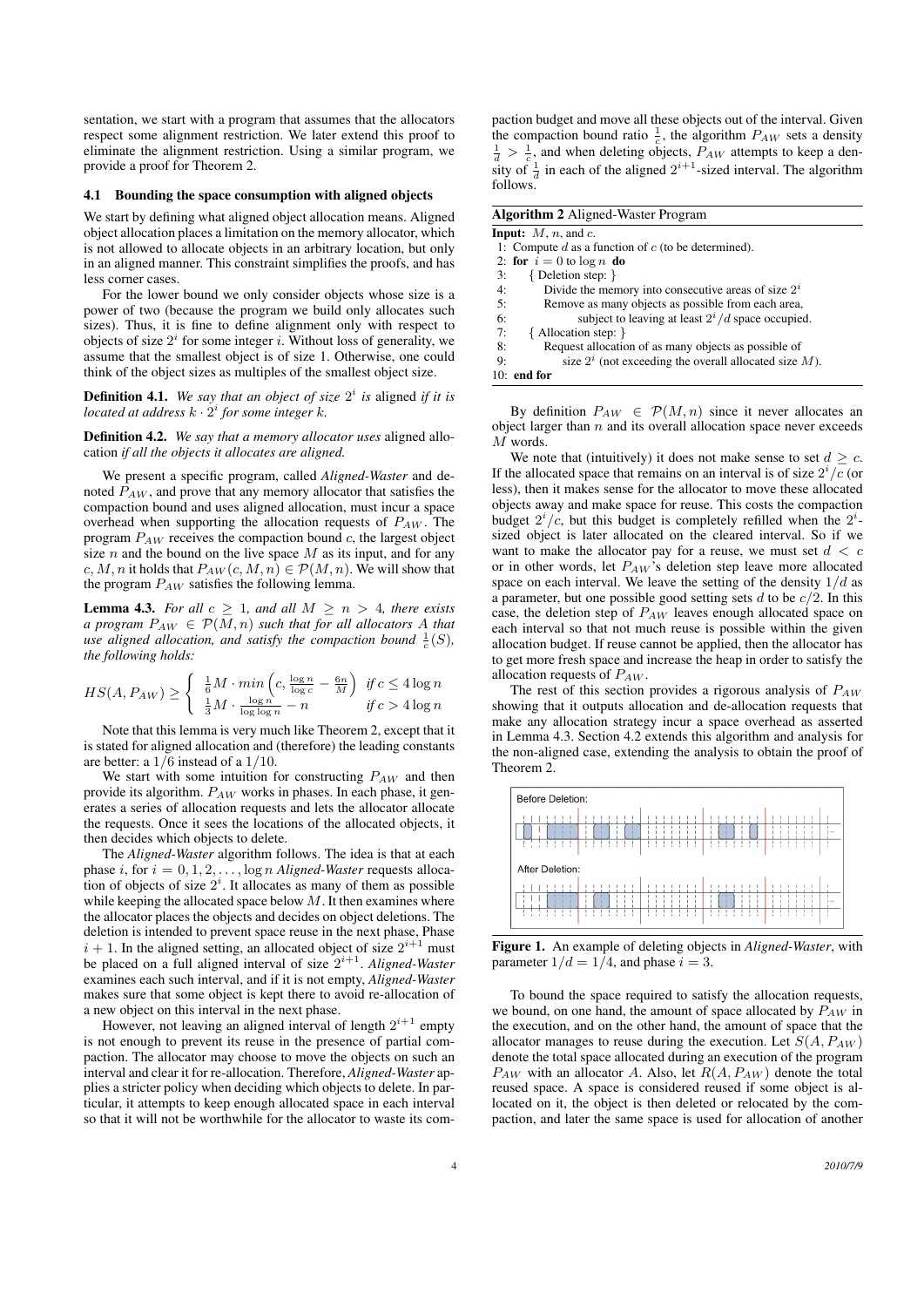object. The same space can be counted as reused more than once if more than two objects are placed on it during the execution. Clearly, during the execution of *PAW* and *A*, the size of the heap required to allocate all objects is at least the total size of the allocated objects, minus the size of reuse that the allocator manages to make. Formally, we can state this claim as follows.

Claim 4.4. *For any program P and any allocator A, the space HS*(*A, P*) *required by A to satisfy the allocation requests of P during their joint execution satisfies:*

$$
HS(A, P) \geq S(A, P) - R(A, P).
$$

We stress that Claim 4.4 holds not only for the specific program *PAW* , or in the aligned setting. It holds for any program and any allocator.

To prove Lemma 4.3 we use Claim 4.4 and show that a lot of space is allocated and not much space is reused. In other words, we bound  $S(A, P_{AW})$  from below, and  $R(A, P_{AW})$  from above, for any possible allocator *A*.

We start with an upper bound on the space reuse  $R(A, P_{AW})$ . The intuition is that reuse can typically be done only after relocating the objects out of this area. For *Aligned-Waster*, there are not too many objects that can be moved out, as discussed earlier. Nonetheless, the actual proof is more complicated than this simple intuition, because as phases advance, different areas converge into a single one. An area of Phase *i* consists of eight areas from Phase *i* − 3. Some of these eight areas may be empty, while others may be dense, still creating a sparse area of size  $2<sup>i</sup>$ .

Let *Q*(*A, PAW* ) denote the total size of compacted space (i.e., relocated objects) throughout the run of the program *PAW* against a memory manager *A* that allocates in an aligned manner and satisfies the compaction threshold  $\frac{1}{c}S$ . Let *d* be the deletion threshold of *Aligned-Waster*. We show that the reuse  $R(A, P_{AW})$  is bounded according to the following claim.

Claim 4.5. *For any allocator A that allocates objects in an aligned manner and satisfies the compaction bound*  $\frac{1}{c}S$ *, and a deletion factor*  $d \geq 1$  *employed by*  $P_{AW}$ *, the following bound holds.* 

$$
R(A, P_{AW}) \le Q(A, P_{AW}) \cdot d.
$$

In the proof of this claim we use several definitions of areas, reuses and compaction quota that hold in the run of Program *Aligned-Waster*:

Definition 4.6. *If o is an object that is placed on the heap during the run of Program* Aligned-Waster*, then |o| is it's size. r<sup>o</sup> is the space size reused by the allocation of the object o. r<sup>o</sup> is defined as the total size of objects parts that existed in the space that is later occupied by object o. These objects were removed or compacted, but there was no object placed on top of them between their removal/compaction and until the allocation of Object o. Namely, the relocation was used for the reuse of o, and not for any previous reuse. q<sup>o</sup> is the total size of objects that were located in the space occupied later by object o. These objects were compacted, but there was no object placed on top of them until the allocation of o.*



**Figure 2.** An example the definitions  $o, r_o$  and  $q_o$  in the execution of *Aligned-Waster*, with parameter  $1/d = 1/4$ , and phase  $i = 5$ .

An example of these definitions is in Figure 2. In this figure, a fraction of the heap of size 32 words is shown. This fraction

of the heap is an empty aligned area, upon which an object *o* is placed in Phase 5 in the run of program *Aligned-Waster*. The dark gray squares represent words in the heap, that the last operation on this word was a compaction of an object. The light gray squares represent words in the heap, that the last operation on this word was a deletion of an object. The white squares are words on the heap that were empty since the beginning of the run of the program. In this example, *q<sup>o</sup>* equals to the total size of the objects that were last compacted - i.e. to the total size of the dark words, 13 words. *r<sup>o</sup>* equals to the total size of the deleted + compacted objects in this area, i.e. 27 words.

*Proof of Claim 4.5.* Fix an allocator *A* and consider a specific execution of *PAW* with *A*. We break the amount of compaction on  $Q(A, P_{AW})$  and the amount of reuse  $R(A, P_{AW})$  into small increments. In particular, consider the space reuse in the execution. A reuse occurs when a new object is placed upon an empty aligned area that previously contained allocated objects. Consider each such allocation of an object  $o_j$  on an aligned area  $a$  of size  $2<sup>i</sup>$ . Just before the placement of  $o_j$ , we check the size of deletions and compactions that occurred in order to make space for the allocation. We show in Claim 4.7 below that  $r_{o_j} \le q_{o_j} \cdot d$  for any allocated object  $o_j$ . Now, summing over all allocations during in the execution of *Aligned-Waster*, we get:

$$
R(A, P_{AW}) = \sum_{j} r_{o_j} \leq \sum_{j} q_{o_j} \cdot d \leq Q(A, P_{AW}) \cdot d \tag{4.1}
$$

The second inequality follows from Claim 4.7. The last inequality follows since any relocation that is later used for space reuse is part of the entire set of relocations executed by *A* during the execution. It remains to show that Claim 4.7 holds.  $\Box$ 

Claim 4.7. *Consider any phase i during the execution of* Aligned-Waster*. Observe any object o just before it is being allocated in the heap during phase i. It holds:*

$$
r_o \le q_o \cdot d
$$

*Proof.* We look at the area *a* where the object *o* is placed, just before the allocation of *o* in phase *i*. The space of *a* is empty at that time. This space can be sub-divided into aligned sub-areas of size  $2^k$  *s.t.*  $0 < k < i$ , using the Algorithm 3.

| <b>Algorithm 3</b> Division of an area $a$ into sub-areas                        |  |  |
|----------------------------------------------------------------------------------|--|--|
| <b>Input:</b> An area $a$ of size $2^i$ .                                        |  |  |
| 1: List $L \leftarrow$ a new empty list                                          |  |  |
| 2: Stack $S \leftarrow$ a new empty stack                                        |  |  |
| 3: S.Push(a, i)                                                                  |  |  |
| 4: while $S$ is not empty do                                                     |  |  |
| 5: $(x,k) \leftarrow S.pop()$                                                    |  |  |
| 6: if $k = 1$ then                                                               |  |  |
| 7:<br>L.Push(x, k)                                                               |  |  |
| 8:<br>else                                                                       |  |  |
| Look at the removal step in phase $k$ , during the run of <i>Aligned</i> -<br>9: |  |  |
| <i>Waster.</i> Check if there were any removals in area $x$ during that          |  |  |

step. 10: **if** there was at least one removal **then** 

- 11: *L.P ush*(*x, k*)
- 
- 12: **else**<br>13: **I** 13: Divide *x* into its two equal sub areas  $x_1, x_2$ .<br>14:  $S.Push(x_1, k-1)$
- 
- 14: *S.Push*(*x*<sub>1</sub>*, k* − 1)<br>15: *S.Push*(*x*<sub>2</sub>*, k* − 1) 15:  $S.Push(x_2, k-1)$ <br>16: **end if**
- end if
- 17: end if
- 18: end while
- 19: return *L*.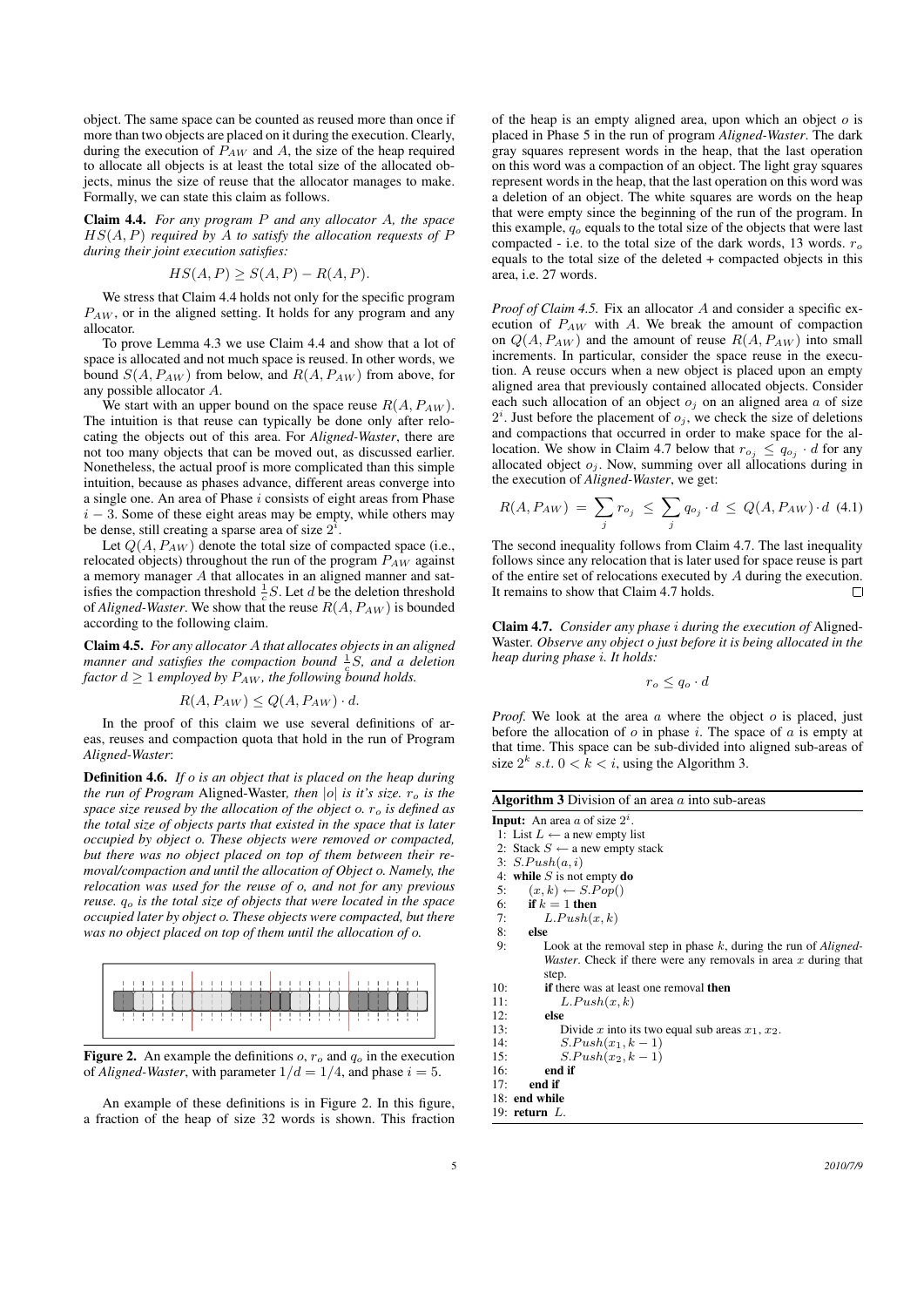The result of Algorithm 3 is a list *L* that contains sub-areas of the area *a*. The sub-areas are distinct, their size is  $2^k$  for  $k \in$  $N, 0 \leq k \leq i$ . The union of the sub-areas is exactly the area *a*. For every sub area that is the output of algorithm 3, one of the following holds:

- 1. The sub was either was always empty, or was occupied by an object that was compacted away. The sub-area size is 1.
- 2. The sub area size is  $2^k$  *s.t.*  $k \ge 1$ , and last time objects were deleted from this sub-area happened during the deletion step of phase *k* in Algorithm *Aligned-Waster*.

The statement above follows directly from the behavior of Algorithm 3. An area of size  $2^k$  is sub-divided only if it had no deletions in phase *k*. Therefore, when an area reaches size 1, it never had any deletions, and statement (1.) is true. Since Algorithm 3 divides each aligned area of size  $2<sup>k</sup>$  to its two equal halves, the resulting sub-areas are the exact same areas that algorithm *Aligned-Waster* considered in phase  $k - 1$ . The algorithm actually goes back from phase *i* back to phase 1 looking for the last deletion for each subarea. For all sub-areas  $sa(k)$  resulting from algorithm 3, we examine cases  $(1.)$  and  $(2.)$ .

In case (1.), it holds that there were no removals at all from the sub-area  $sa(k)$ . The reuse, if larger than 0, occurs since an object was allocated and later compacted (possibly more than once). In this case, the reuse in phase *i* of the sub-area  $sa(k)$  equals to the size of the object that was last compacted away from this sub-area:  $r_{sa(k)} = q_{sa(k)}$ . Since  $d \geq 1$ , it holds that:

$$
r_{sa(k)} \le q_{sa(k)} \cdot d.
$$

In case (2.), for each sub-area  $sa(k)$ , phase  $k$  captures the time of the last deletion from the sub area  $sa(k)$ . If the sub-area  $sa(k)$ was not reused between phases *k* and *i* (the first allocation on subarea  $sa(k)$  after phase k, occurred in phase i), then we compute the reuse based on the following. According to the definition of the adversarial program *Aligned-Waster* behavior, for each such area, after each removal, at least 1*/d* of the area remains occupied, we denote these objects by *q*. These objects must be later compacted away from this sub-area, so that the space could be reused. Therefore, if we multiply the size of this compaction by *d*, we get the size of the sub-area *sa*(*k*). The reuse size in this sub-area is smaller or equal to the sub-area size, therefore, in this case

$$
r_{sa(k)} \le q_{sa(k)} \cdot d.
$$

Another option, is that the area was already reused (fully or partially) - an object was already placed on the sub-area  $sa(k)$ , and was later compacted away. In this case, it holds that the size that was compacted but never reused is at least 1*/d* of the sub-area  $sa(k)$  size. This statement is true since after the last deletion, at least  $1/d$  of the area remained occupied. If we notice only these locations in the heap, we can see that objects were compacted, and possibly partially reused by other objects between phases *k* and *i*, but these "reusing" objects were later compacted, as the sub-area is eventually empty. Therefore, in this case also there is always 1*/d* of the area that was compacted away, and not yet reused. So we get that:

$$
r_{sa(k)} \le q_{sa(k)} \cdot d.
$$

This statement is true for all sub-areas. The sum of  $r_{sa(k)}$ , where *k* denotes the sub-area *k* of *a*, holds  $r_a = \sum_k r_{sa(k)}$ , and the sum of  $q_{sa(k)}$ , where *k* denotes the sub-area *k* of *a*, holds  $q_a = \sum_k q_{sa(k)}$ . Since the area *a* is exactly the location of the newly placed object *o*, it holds that

$$
r_o \le q_o \cdot d.
$$

This concludes the proof of Claim 4.7

Claim 4.8. *Let A be any allocator that satisfies the compaction bound*  $\frac{1}{c}S$ *, such that*  $c \geq 1$ *. Let the deletion threshold of P<sub>AW</sub> bound*  $\binom{c}{c}$ , such that  $c \geq 1$ . Let the detection intestion of 1 Aw be  $d \geq 1$  and let the total space allocated during the execution of  $P_{AW}$  *with*  $A$  *be*  $S(A, P_{AW})$ *. It holds that:* 

$$
HS(A, P_{AW}) \geq S(A, P_{AW}) \left(1 - \frac{d}{c}\right).
$$

*Proof.* By Claim 4.4, it holds that

$$
HS(A, P_{AW}) \ge S(A, P_{AW}) - R(A, P_{AW}). \tag{4.2}
$$

By Claim 4.5, it holds that

$$
R(A, P_{AW}) \le Q(A, P_{AW}) \cdot d,\tag{4.3}
$$

where *Q* is the total compacted space. Furthermore, by the bound on the partial compaction we know that only 1*/c* of the allocated space can be compacted, i.e.,

$$
Q(A, P_{AW}) \leq \frac{1}{c} \cdot S(A, P_{AW}). \tag{4.4}
$$

 $\Box$ 

Using Equations 4.2, 4.3, and 4.4, we get:

$$
HS(A, P_{AW}) \geq S(A, P_{AW}) - S(A, P_{AW}) \cdot \frac{d}{c}
$$

as required, and we are done with the proof of Claim 4.8.

We now return to Lemma 4.3, which asserts the lower bound (for the aligned case). We break the argument into its two different cases, according to the compaction bound range. We first state the two key claims, then derive the lower bound from them as a conclusion, and finally, provide the proofs of these two claims. The first claim considers the case of a small compaction allowance. In particular, the compaction ratio *c* and the density parameter *d* are larger than the logarithm of the largest object size *n*.

Claim 4.9. *For all allocators A such that A satisfies the compaction bound*  $\frac{1}{c}S$ *, s.t.*  $c > d \geq \frac{1}{2}\log n$ *, and*  $M \geq n > 4$ *, it holds that:*

$$
HS(A, P_{AW}) \ge \frac{1}{3}M \frac{\log n}{\log \log n} - 2n\left(1 - \frac{d}{c}\right).
$$

The second key claim considers the general case in which more compaction can be executed and only requires that  $c > d > 1$ .

Claim 4.10. *For all allocators A such that A satisfies the compaction bound*  $\frac{1}{c}S$ *, for all*  $M \ge n > 2$ *, and for all*  $c > d > 1$ *, it holds that:*

$$
HS(A, P_{AW}) \geq min\left(\frac{1}{3}Md, \left(\frac{1}{3}M\frac{\log n}{\log d} - 2n\right) \cdot \left(1 - \frac{d}{c}\right)\right).
$$

Having stated these two key claims, we now show that they imply Lemma 4.3, which is the main focus of this section. To this end we choose the density parameter *d* for  $P_{AW}$  to be  $d = \frac{c}{2}$ . Claim 4.9 holds for  $d \geq \frac{1}{2} \log n$ , and therefore, for  $c \geq 4 \log n$ . In this case we get

$$
HS(A, P_{AW}) \ge \frac{1}{3} \cdot M \cdot \frac{\log n}{\log \log n} - n.
$$

For the case that  $c \leq 4 \log n$  we can use Claim 4.10 and deduce that

$$
HS(A, P_{AW}) \ge \frac{1}{6} \cdot M \cdot min\left(c, \frac{\log n}{\log c} - \frac{6n}{M}\right).
$$

These two equations yield the lower bound of Lemma 4.3 exactly, as required.

To finish the proof of the lower bound, we need to prove Claims 4.9 and 4.10. We start with some properties of areas as induced by the activity of the program *PAW* .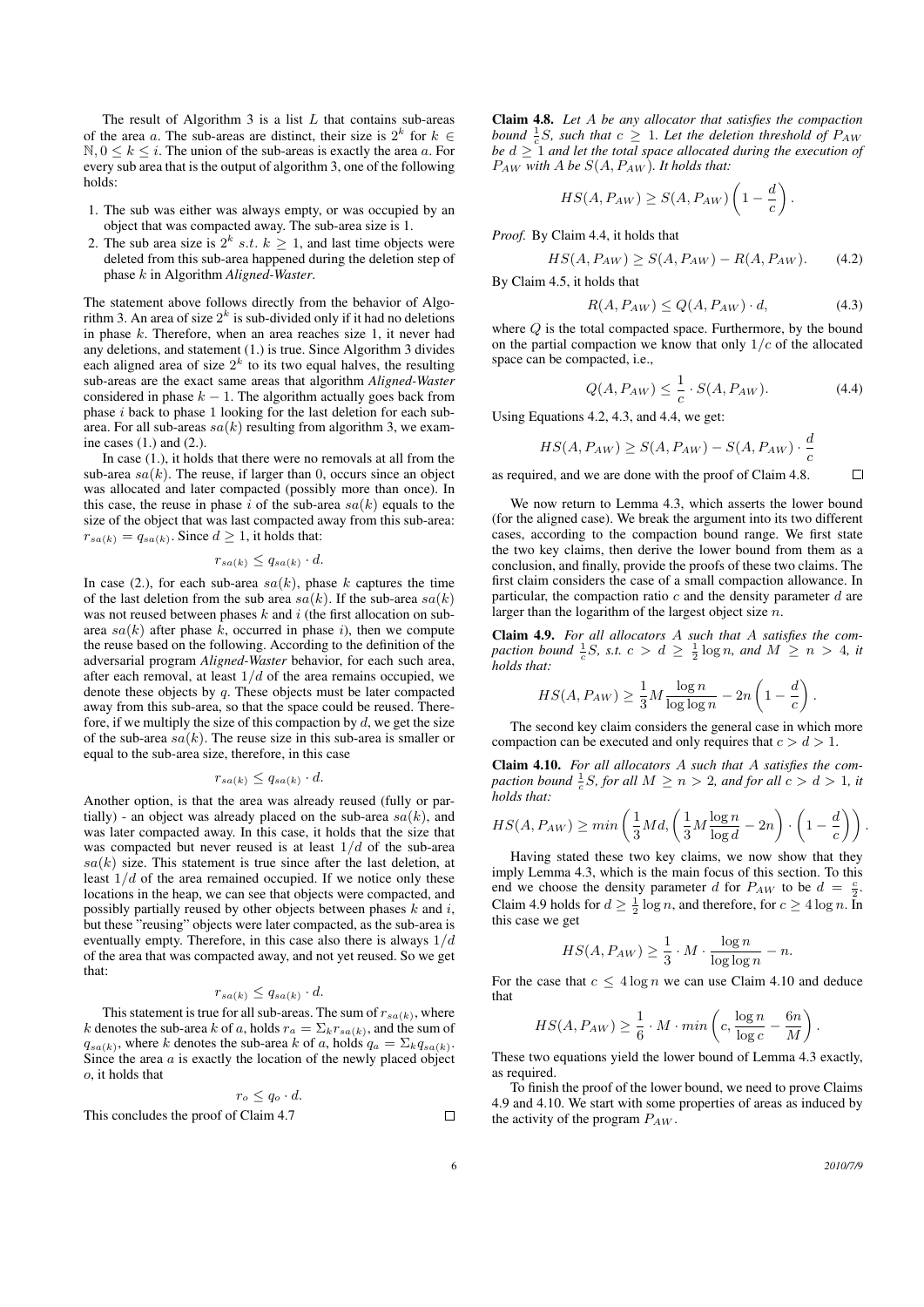Claim 4.11. *Consider any execution of PAW with any allocator A, and any Phase*  $i, 0 \leq i \leq \log n$ *. Let d be the deletion threshold. Just after the deletion step in Phase i, any non-empty aligned area of size* 2 *i has one of the following two possible configurations:*

- 1. The allocated space in the area is smaller than  $\frac{2^i}{d}$ *d ·* 2 *(and each object size is smaller than*  $\frac{2^i}{d}$  $\frac{2^c}{d}$ ).
- *2. The area contains exactly one object that is larger or equal to* 2 *i*  $\frac{d^2}{dt}$ .

*Proof.* Recall that the deletion in Phase *i* attempts to delete as much space as possible, while still leaving a space of at least  $\frac{2^i}{d}$  words allocated. Suppose that after the deletion we have an object whose size is at least  $\frac{2^i}{d}$  $\frac{d^2}{dt}$ . Then before the deletion this object existed in the area and if the deletion left this object allocated, then it must delete all other objects in the area and this object must be the only object alone in this area, satisfying the second case.

Otherwise, after the deletion all objects are of size smaller than 2 *i*  $\frac{2^i}{d}$ . Let the smallest of the remaining objects be of size  $2^j$  for some *j ≤ i*. Removing this object was not possible in the deletion step, therefore, the occupied space in this area can be at most  $\frac{2^i}{d} + 2^j - 1$ , which is smaller than  $\frac{2^i}{d}$  $\Box$  $\frac{2^c}{d} \cdot 2$ .

The above claim shows that small objects must be sparsely allocated after a deletion step. In particular, objects smaller than  $\frac{2^i}{d}$  must be allocated on an area with density smaller than  $\frac{2}{d}$ .  $\frac{d}{dx}$  mast be anotated on an area with density similar than  $\frac{d}{dx}$ . Let  $\tilde{i}$  be the phase number, and let  $k \leq d$  be a size threshold, i.e., we consider objects of size  $\frac{2^i}{k}$  $\frac{2^{b}}{k}$  as small objects. Denote by  $x_i(k)$  the total space consumed by small objects after Phase *i*. The following claim asserts that the heap size must be large enough to accommodate these small objects.

Claim 4.12. *Consider an execution of PAW against any allocator A. Let*  $k \leq d$  *be a size threshold, and*  $x_i(k)$  *be the total space consumed by objects that are smaller than* 2 *i /k after the deletion step in Phase i. After the deletion step of any Phase i in the execution, it holds that:*

$$
HS(A, P_{AW}) \geq \begin{cases} x_i(k) \cdot k & \text{if } k \leq \frac{1}{2}d \\ x_i(k) \cdot \frac{1}{2} \cdot k & \text{if } \frac{1}{2}d \leq k \leq d \end{cases}
$$

*Proof.* Consider the state of the heap after the deletion step in any Phase *i*. In this phase the areas considered for allocation and deletion are of size  $2^{i}$ . All objects that are smaller than  $\frac{2^{i}}{k}$  $\frac{2^k}{k}$  belong to  $x_i(k)$ . Consider any area that holds an object in  $x_i(k)$ . According to Claim 4.11, either there is only one object in the area and its size lies between  $\frac{2^i}{d}$  $\frac{2^i}{d}$  and  $\frac{2^i}{k}$  $\frac{2^{k}}{k}$ , or the size of all remaining objects in the area is at most  $\frac{2^i}{d}$  $\frac{2^i}{d} \cdot \frac{1}{2}$ . If  $k \leq \frac{1}{2}d$ , then the size of the area is larger by a factor of at least *k* than the occupied space on this area with objects from  $x_i(k)$ . If  $\frac{1}{2}d \leq k \leq d$ , then the size of the area is larger by a factor of at least  $\frac{1}{2}k$  than the occupied space on this area with objects from  $x_i(k)$ . The size of the heap must be at least the sum of all areas containing objects in  $x_i(k)$ . Therefore, we get  $HS(A, P_{AW}) \ge x_i(k) \cdot k$  or  $HS(A, P_{AW}) \ge x_i(k) \cdot \frac{1}{2}k$  as required. Note that the heap size is monotone, because the heap size required for Phases  $1, \ldots, i, i + 1$  is at least the space required for Phases 1*, . . . , i*. Therefore, the obtained bound holds for the heap size of the entire execution.

We now prove the key claims. Intuitively, it can be argued that either there is a point in the run of the program with many small objects that are so sparsely allocated that the lower bound follows

easily, or there is no such point. In the latter case, there must be many memory allocations during the execution of *PAW* with *A*, i.e., *S*(*A, PAW* ) is large, and therefore, Claim 4.8 implies the correctness of the lower bound.

*Proof of Claim 4.9.* We need show that if  $\frac{1}{2}d > \log n$ , then

$$
HS(A, P_{AW}) \ge \frac{1}{3} \cdot M \cdot \frac{\log n}{\log \log n} - 2n \left(1 - \frac{d}{c}\right)
$$

*.*

We use Claim 4.12, and set the size bound *k* to be log *n*, which is smaller than  $\frac{1}{2}d$ . This means that in Phase *i* we consider an object to be small if it is smaller than  $\frac{2^{i}}{\log n}$  $\frac{2^{b}}{\log n}$ . We divide the analysis into two cases. In one case there is a phase in which a lot of small objects are allocated, and in the other case all phases do not have a large number of small objects allocated. So let  $\alpha$  be some fraction,  $0 < \alpha < 1$  (to be set later) and consider the case in which the execution has a Phase *i* for which small objects (smaller than  $\frac{2^i}{\log n}$  $\frac{2^r}{\log n}$ occupy more than  $(1 - \alpha)M$  words. Then by Claim 4.12, the heap size at this point (and on) is larger than  $(1 - \alpha)M \cdot \log n$ . Otherwise, in each of the Phases  $i = 0, \ldots, \log n$ , after every allocation phase *i*, the total space occupied in the heap is at least *M* −  $2<sup>i</sup>$ . It holds that more than  $\alpha \cdot M - 2<sup>i</sup>$  of the heap consists of objects that are larger than  $\frac{2^i}{\log n}$  $\frac{2^{b}}{\log n}$ . The size of the object tells us when it was allocated. Objects smaller than  $\frac{2^i}{\log n}$  words were allocated in phases that are at least  $\log \log n$  earlier than the current phase, whereas large objects were created in the last log log *n* phases. This means that at least  $\alpha \cdot M - 2^i$  of the live space must consist of objects that were created in the last log log *n* phases. An execution consists of  $log n$  phases. We divide the execution into discrete sections of log log *n* phases. In the last phase of each such section, at least  $\alpha \cdot M - 2^{i}$  of the allocated space must have been allocated during this section. This is true for all sections. Therefore, if we compute the amount of space allocated in all  $\frac{\log n}{\log \log n}$  sections, we get that that the amount of space allocated in the entire execution, *S*(*A, PAW* ), satisfies

$$
S(A, P_{AW}) \ge \alpha M \frac{\log n}{\log \log n} - \sum_{i=\log \log n}^{\log n} 2^i \ge \alpha M \frac{\log n}{\log \log n} - 2n.
$$

According to the relation between the amount of allocation and the heap size, shown in Claim 4.8, we get that

$$
HS(A, P_{AW}) \geq S(A, P_{AW}) \cdot (1 - \frac{d}{c})
$$
  
 
$$
\geq (\alpha M \cdot \frac{\log n}{\log \log n} - 2n) \cdot (1 - \frac{d}{c}).
$$

Setting  $\alpha = \frac{1}{3(1-\frac{d}{c})}$ , and using the fact that  $d \leq \frac{c}{2}$ , we get that

$$
HS(A, P_{AW}) \ge \frac{1}{3}M \cdot \log n
$$

in the first case and that

$$
HS(A, P_{AW}) \ge \frac{1}{3}M \cdot \frac{\log n}{\log \log n} - 2n\left(1 - \frac{d}{c}\right)
$$

in the second case and we are done with the proof of Claim 4.9.  $\Box$ 

*Proof of Claim 4.10.* We need to show that

$$
HS(A, P_{AW}) \geq min\left(\frac{1}{3}Md, \left(\frac{1}{3}M\frac{\log n}{\log d} - 2n\right) \cdot \left(1 - \frac{d}{c}\right)\right).
$$

Similarly to the proof of Claim 4.9, we use Claim 4.12. This time we set  $k = d$ , implying that in Phase *i* objects are considered small if they are smaller than  $\frac{2^i}{d}$  $\frac{2^2}{d}$ . If there is a Phase *i* where more than  $\frac{2}{3}M$  of the live space consists of objects smaller than  $\frac{2^i}{d}$  $\frac{2^r}{d}$ , then the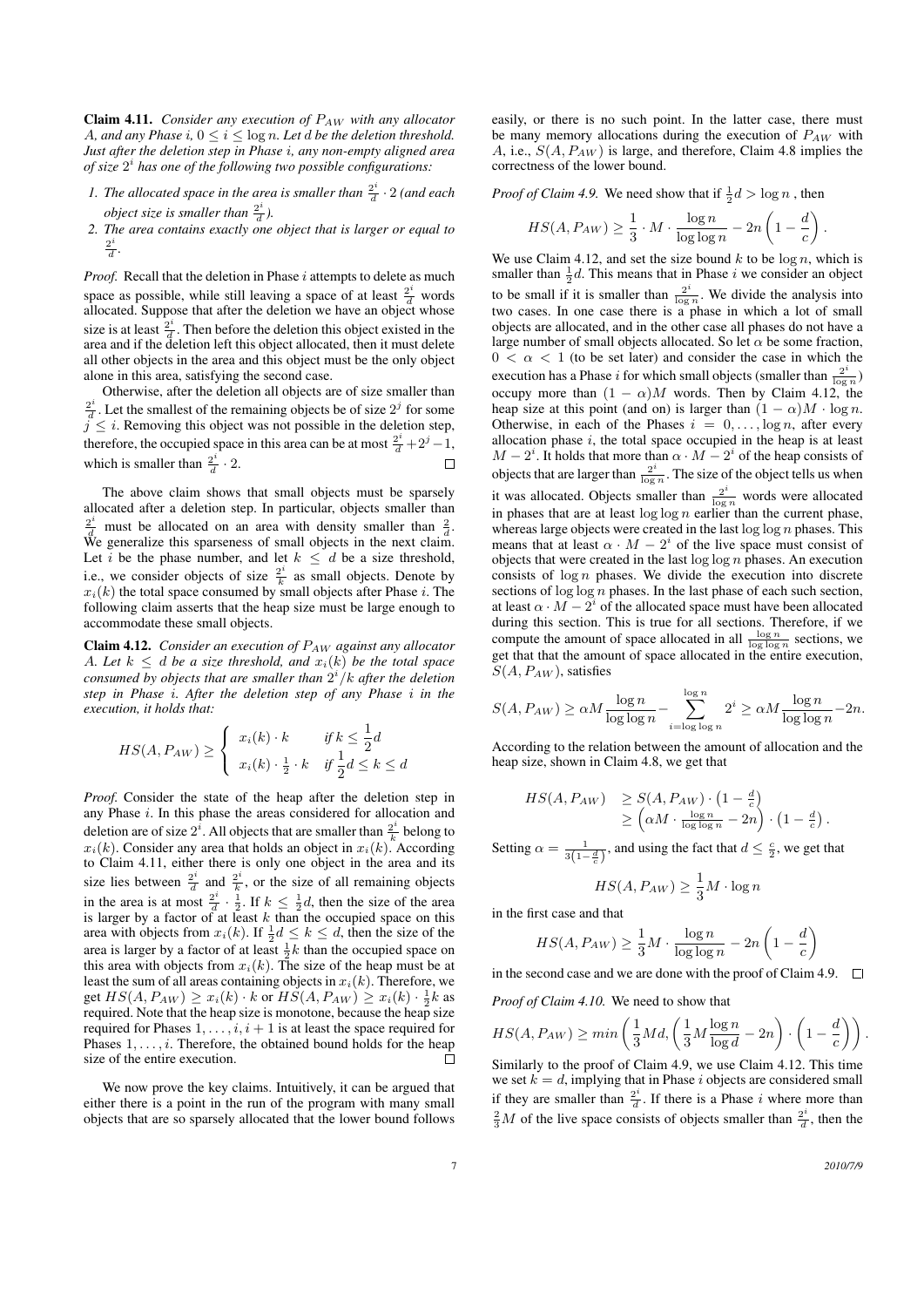total heap size is larger than  $\frac{2}{3}M \cdot \frac{1}{2}d = \frac{1}{3}Md$ . Otherwise, in every phase *i* in the execution, it holds that more than  $\frac{1}{3}M - 2^i$  of the live space consists of objects that are larger than  $\frac{2^i}{d}$  $\frac{2^e}{d}$ . Partitioning the execution into disjoint consecutive sections of log *d* phases, we get that in each such section, at least  $\frac{1}{3}M - 2^i$  space was allocated. Therefore,

$$
S(A, P_{AW}) \ge \frac{1}{3}M \cdot \frac{\log n}{\log d} - \sum_{i=\log \log d}^{\log d} 2^i \ge \frac{1}{3}M \cdot \frac{\log n}{\log d} - 2n.
$$

And again, according to Claim 4.8, we get that

$$
HS(A, P_{AW}) \ge \left(\frac{1}{3}M \cdot \frac{\log n}{\log d} - 2n\right) \cdot \left(1 - \frac{d}{c}\right).
$$

One of these cases must hold, and therefore, the heap size satisfies:

$$
HS(A, P_{AW}) \ge \min\left(\frac{1}{3}Md, \left(\frac{1}{3}M\frac{\log n}{\log d} - 2n\right) \cdot \left(1 - \frac{d}{c}\right)\right),
$$
 as required and we are done with the proof of Claim 4.10.

as required and we are done with the proof of Claim 4.10.

## 4.2 Bounding the space consumption when the objects are not necessarily aligned

In the general form of the allocation problem, there are no alignment constraints on the memory allocator, and the objects can be allocated anywhere. In this section, we modify the *Aligned-Waster* program to a different, *Waster* program denoted *P<sup>W</sup>* , and extend the proofs presented in the previous section to fit any allocator that works with the program *Waster*. Specifically, our aim in this section is to prove Theorem 2.

**Theorem 2.** (Lower bound.) *For all*  $c \geq 1$ *, and all*  $M \geq n > 4$ *, there exists a program*  $P_W \in \mathcal{P}(M, n)$  *such that for all allocators A* that satisfy the compaction bound  $\frac{1}{c}(S)$  the following holds:

$$
HS(A, P_W) \ge \begin{cases} \frac{1}{10}M \cdot min\left(c, \frac{\log n}{\log c + 1} - \frac{5n}{M}\right) & \text{if } c \le 4\log n\\ \frac{1}{6}M \cdot \frac{\log n}{\log \log n + 2} - \frac{n}{2} & \text{if } c > 4\log n \end{cases}
$$

The program *Waster*, or *P<sup>W</sup>* is specified in Algorithm 4. This program is almost identical to the algorithm of *PAW* (*Aligned-Waster*), except for the deletion step. In Phase *i*, *P<sup>W</sup>* allocates objects of size  $2^i$  exactly like  $P_{AW}$ , but unlike  $P_{AW}$ , the program  $P_W$  considers areas of size  $2^{i-2}$  in the deletion step.  $P_W$  removes objects on these smaller areas if enough space is left allocated on these areas. A new phenomenon that occurs in the execution of  $P_W$  is the fact that objects can spread across area boundaries. Such an object can be removed only if both areas on which it is placed remain dense enough, i.e., have enough allocated space on them, after the removal.

|    | <b>Algorithm 4 Waster Program</b>                         |  |  |
|----|-----------------------------------------------------------|--|--|
|    | <b>Input:</b> $M$ , $n$ , and $c$ .                       |  |  |
|    | 1: Compute d as a function of $c$ (to be determined).     |  |  |
|    | 2: for $i=0$ to $\log n$ do                               |  |  |
| 3: | { Deletion step: }                                        |  |  |
| 4: | Partition the memory into aligned areas of size $2^{i-2}$ |  |  |
| 5: | Remove as many objects as possible from each area,        |  |  |
| 6: | subject to leaving at least $2^{i-2}/d$ space occupied.   |  |  |
| 7: | { Allocation step: }                                      |  |  |
| 8: | Request allocation of as many objects as possible of      |  |  |
| 9: | size $2^i$ (not exceeding the overall allocated size M).  |  |  |
|    | $10:$ end for                                             |  |  |

Notice that since the deletion considers areas whose size is 1*/*4 of the next allocation size, then newly allocated objects will always cover at least 3 such areas fully. The remaining quarter of the object may partially cover the other two neighboring areas.



Figure 3. An example of deleting objects in *Waster*, with parameter  $1/d = 1/4$ , and Phase  $i = 4$ . The areas size is  $2^{4-2} = 4$ , and the next allocation size is  $2<sup>4</sup>$ .

Similarly to the aligned version of the proofs, we bound the total space used as the total allocated space *S* in the execution minus the amount of reuse *R*. Note that Equation 4.4 stating that

$$
HS(A, P) \ge S(A, P) - R(A, P)
$$

holds in the general case as well. We now proceed to bounding *S* and *R* with no alignment restrictions and given the modified program *P<sup>W</sup>* .

**Claim 4.13.** *Consider the execution of*  $P_W$  *with any memory manager A that satisfies the compaction threshold*  $\frac{1}{c}$ *S. Let Q be the total amount of compaction during the execution, let R be the reuse, and S the total allocated space, and d be the deletion threshold set by* Waster*. Then following holds:*

$$
R(A, P_W) \le \frac{1}{4}S(A, P_W) + Q(A, P_W) \cdot d.
$$

We prove Claim 4.13 by summing on the reuse of all of the allocations during the run of *P<sup>W</sup>* . In order to do that we define the following: (same as the definitions in Section 4.1)

Definition 4.14. *If o is an object that is placed on the heap during the run of Program* Waster*, then |o| is it's size. r<sup>o</sup> is the space size reused by the allocation of the object o. r<sup>o</sup> is defined as the total size of objects parts that existed in the space that is later occupied by object o. These objects were removed or compacted, but there was no object placed on top of them between their removal/compaction and until the allocation of Object o. Namely, the relocation was used for the reuse of o, and not for any previous reuse. q<sup>o</sup> is the total size of objects that were located in the space occupied later by object o. These objects were compacted, but there was no object placed on top of them until the allocation of o.*



**Figure 4.** An example the definitions  $o, r_o$  and  $q_o$  in the execution of *Waster*, with parameter  $1/d = 1/4$ , and phase  $i = 5$ .

An example of these definitions is in Figure 4. In this figure, a fraction of the heap of size 36 words is shown. The dark line beneath the squares denotes the location where object *o* is placed in Phase 5 during the execution of *Waster*. The horizontal lines denote the separations between the areas as defined in Phase 5.  $|o| = 32$ , and the areas size is 8. The fraction of the heap where *o* is placed is empty at the moment of placement. The black squares denote objects that are present in the heap at the time of the allocation. The dark gray squares represent words in the heap, that the last operation on this word was a compaction of an object. The light gray squares represent words in the heap, that the last operation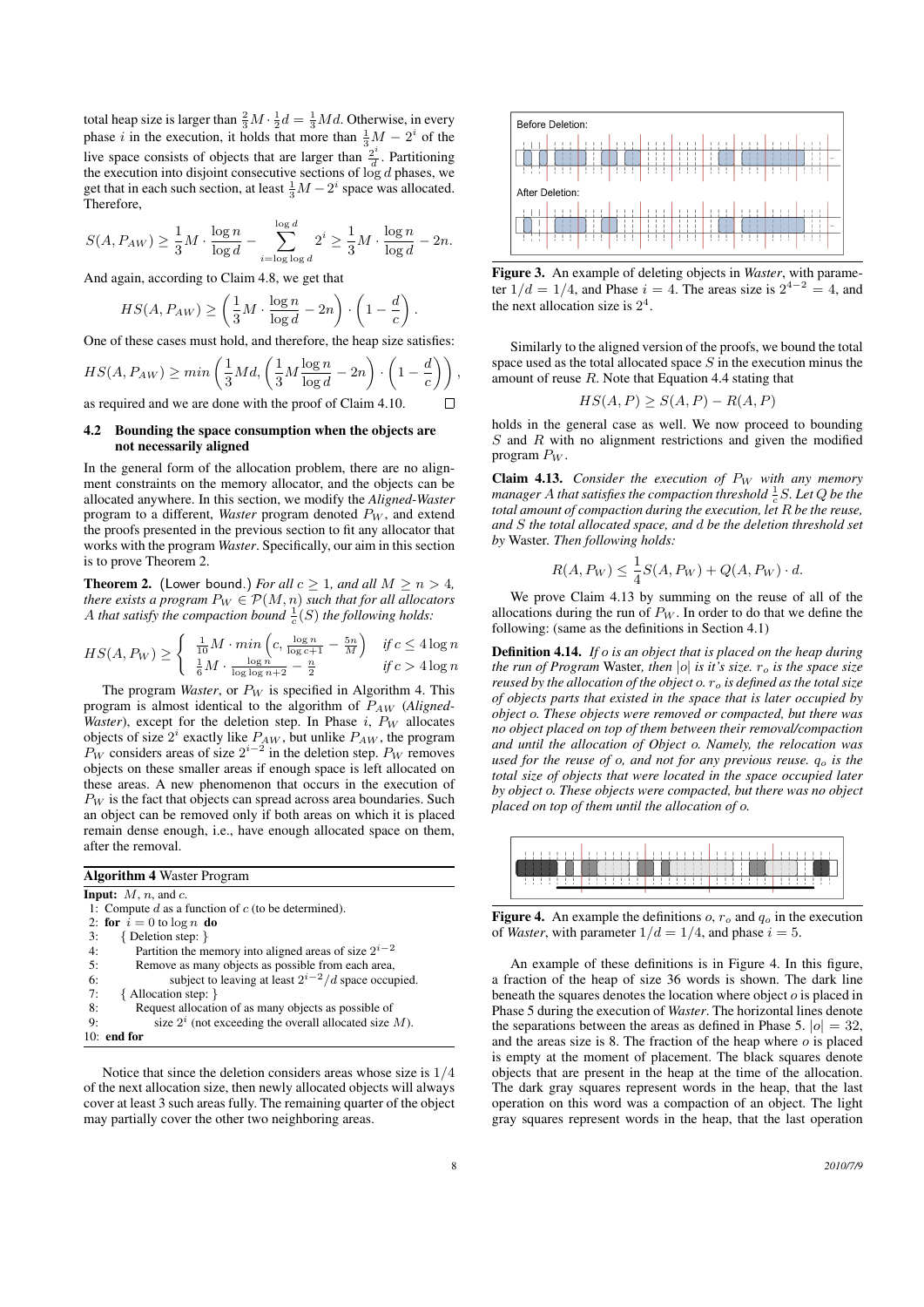on this word was a deletion of an object. The white squares are words on the heap that were empty since the beginning of the run of the program. In this example, *q<sup>o</sup>* equals to the total size of the objects that were last compacted - i.e. to the total size of the dark gray words, 8 words. *r<sup>o</sup>* equals to the total size of the deleted + compacted objects in where *o* is placed, i.e. 24 words.

*Proof of Claim 4.13.* According to definition 4.14, the total reuse *R* can be calculated as the sum of reuse of all allocated objects.  $R = \sum_{j} r_{o_j}$ , and the total compaction *Q* is larger or equal to the size of compacted reused objects  $Q \geq \sum_{j} q_{o_j}$ , where the index *j* traverses over all of the objects that were allocated during the Program *Waster* run. According to Claim 4.15, for each allocated object  $o_j$  it holds that  $r_{o_j} \leq \frac{1}{4}|\overline{o}_j| + q_{o_j} \cdot d$ , therefore:

$$
R = \sum_{j} r_{o_j} \le \sum_{j} \frac{1}{4} |o_j| + \sum_{j} q_{o_j} \cdot d \le \frac{1}{4}S + Q \cdot d.
$$

In order to finish this proof it remains to present and prove Claim 4.15.  $\Box$ 

Claim 4.15. *Consider any phase i during the execution of* Waster*. Observe any object o just before it is being allocated in the heap during phase i. It holds:*

$$
r_o \le \frac{1}{4}|o| + q_o \cdot d.
$$

*Proof.* According to Algorithm 4, in Phase *i* the size of allocated objects is  $2^i$ , therefore  $|o|=2^i$ . Furthermore, in the deletion step of Phase *i*, the memory is divided into areas of size  $2^{i-2}$ . Therefore, the object *o* covers at least three such areas fully, and at most  $\frac{1}{4}|o|$ covers two areas partially. In the partially covered areas, the reuse is at most the size of the covering part:  $r_{o(partial)} \leq \frac{1}{4}|o|$ . We now apply Algorithm 5 to each of the fully covered areas *a*1, *a*2, *a*3. The result of Algorithm 5 is a sub division of an input area into distinct aligned sub-areas of size  $2^k$  s.t.  $0 \le k \le 2^{i-2}$ . We then bound the reuse in each sub-area. Summing over the reuse in the sub-areas equals to the total reuse in the full area - which is exactly what we are trying to bound.

Algorithm 5 Division of an area *a* into sub-areas

**Input:** An area *a* of size  $2^{i-2}$ . 1: List  $L$  ← a new empty list 2: Stack  $S \leftarrow$  a new empty stack 3: *S.P ush*(*a, i −* 2) 4: while *S* is not empty do 5:  $(x, k) \leftarrow S.pop()$ 6: if  $k = 1$  then<br>7: L.Push(x  $L.Push(x, k)$ 8: else 9: Look at the removal step in phase *k*+2, during the run of *Waster*. Check if there were any removals in area *x* during that step. 10: **if** there was at least one removal **then** 11:  $L.Push(x, k)$  $L.Push(x, k)$ 12: else 13: Divide *x* into its two equal sub areas  $x_1, x_2$ .<br>14:  $S.Push(x_1, k-1)$  $S. Push(x_1, k-1)$ 15: *S.Push*( $x_2, k - 1$ )<br>16: **end if** end if 17: end if 18: end while 19: return *L*.

The result of Algorithm 5 is a list *L* that contains sub-areas of the area *a*. The sub-areas are distinct, their size is  $2^k$  for  $k \in$  $\mathbb{N}, 0 \leq k \leq i - 2$ . The union of the sub-areas is exactly the area *a*. For every sub area that is the output of algorithm 3, one of the following holds:

- 1. The sub was either was always empty, or was occupied by an object that was compacted away. The sub-area size is 1.
- 2. The sub area size is  $2^k$  *s.t.*  $k \geq 1$ , and last time objects were deleted from this sub-area happened during the deletion step of phase *k* + 2 in Algorithm *Waster*.

The statement above follows directly from the behavior of Algorithm 5. An area of size  $2^k$  is sub-divided only if it had no deletions in phase  $k + 2$ . Therefore, when an area reaches size 1, it never had any deletions, and statement (1.) is true. Since Algorithm 5 divides each aligned area of size  $2<sup>k</sup>$  to its two equal halves, the resulting sub-areas are the exact same areas that algorithm *Waster* considered in phase  $k + 1$ . The algorithm actually goes back from phase  $i$ (looking at areas of size *i −* 2) back to phase 3 (looking at areas of size 1) looking for the last deletion for each sub-area. For all subareas  $sa(k)$  resulting from algorithm 5, we examine cases (1.) and  $(2.)$ .

In case (1.), it holds that there were no removals at all from the sub-area  $sa(k)$ . The reuse, if larger than 0, occurs since an object was allocated and later compacted (possibly more than once). In this case, the reuse in phase  $i$  of the sub-area  $sa(k)$  equals to the size of the object that was last compacted away from this sub-area:  $r_{sa(k)} = q_{sa(k)}$ . Since the deletion threshold holds  $d \geq 1$ , then:

$$
r_{sa(k)} \le q_{sa(k)} \cdot d.
$$

In case (2.), for each sub-area  $sa(k)$ , phase  $k + 2$  captures the time of the last deletion from the sub area  $sa(k)$ . If there was no reuse in sub-area  $sa(k)$  between phases  $k + 2$  and *i* (the first allocation on sub-area  $sa(k)$  after phase  $k + 2$ , occurred in phase *i*), then we compute the reuse based on the following. According to the definition of the adversarial program *Waster* behavior, for each such area, after each removal, at least 1*/d* of the area remains occupied, we denote these objects by *q*. These objects must be later compacted away from this sub-area, so that the space could be reused (as in phase *i*, this sub-area is empty). Therefore, if we multiply the size of this compaction by *d*, we get the size of the sub-area  $sa(k)$ . The reuse size in this sub-area is smaller or equal to the sub-area size, therefore, in this case:

$$
r_{sa(k)} \le q_{sa(k)} \cdot d.
$$

Another option, is that the area was already reused (fully or partially) - an object was already placed on the sub-area  $sa(k)$ , and was later compacted away. In this case, it holds that the size that was compacted but never reused is at least 1*/d* of the sub-area  $sa(k)$  size. This statement is true since after the last deletion, at least 1*/d* of the area remained occupied. If we notice only these locations in the heap, we can see that objects were compacted, and possibly partially reused by other objects between phases  $k + 2$  and *i*, but these "reusing" objects were later compacted, as the sub-area is eventually empty. Therefore, in this case also there is always 1*/d* of the area that was compacted away, and not yet reused. So we get that:

$$
r_{sa(k)} \le q_{sa(k)} \cdot d.
$$

This statement is true for all sub-areas. The sum of  $r_{sa(k)}$ , where *k* denotes the sub-area *k* of *a*, holds  $r_a = \sum_k r_{sa(k)}$ , and the sum of  $q_{sa(k)}$ , where *k* denotes the sub-area *k* of *a*, holds  $q_a = \sum_i q_{sa(k)}$ . Therefore, it holds that

$$
r_a \le q_a \cdot d
$$

for each one of the full areas *a*1, *a*2, *a*3. When we sum the total reuse *ro*, we get:

$$
r_o \leq \frac{1}{4}|o| + r_{a_1} + r_{a_2} + r_{a_3} \leq \frac{1}{4}|o| + (q_{a_1} + q_{a_2} + q_{a_3}) \cdot d \leq \frac{1}{4}|o| + q_o \cdot d.
$$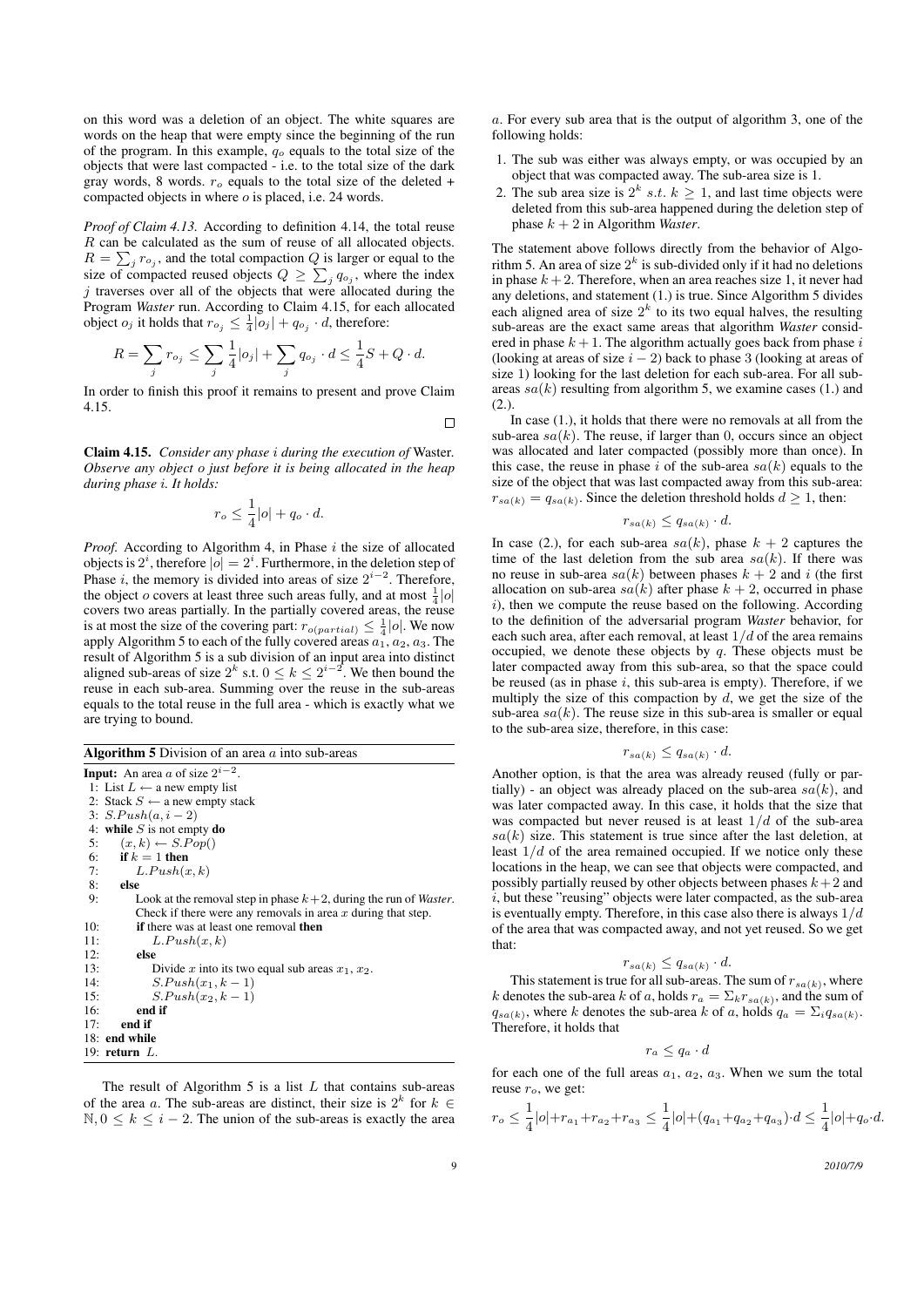This concludes the proof of Claim 4.15

Next we assert the analogue of Claim 4.8 for the non-aligned case.

 $\Box$ 

 $\Box$ 

Claim 4.16. *For all allocators A such that A satisfies the compaction bound*  $\frac{1}{c}S$ *, s.t.*  $c \geq 1, M, n > 0$ *. The total space allocated during the execution of P<sup>W</sup> with A is S, and the deletion threshold is*  $d \geq 1$ *, it holds that:* 

$$
HS(A, P_W) \ge S(A, P_W) \left(\frac{3}{4} - \frac{d}{c}\right)
$$

*Proof.* The heap size is at least the total allocated space minus the reuse, i.e.,

$$
HS(A, P_W) \ge S(A, P_W) - R(A, P_W). \tag{4.5}
$$

According to Claim 4.13, it holds that

$$
R(A, P_W) \le \frac{1}{4}S(A, P_W) + Q(A, P_W) \cdot d. \tag{4.6}
$$

The total amount of compaction is bounded by:

$$
Q(A, P_W) \le \frac{1}{c} \cdot S(A, P_W). \tag{4.7}
$$

By Equations 4.5, 4.6, and 4.7, we get

$$
HS(A, P_W) \ge S(A, P_W) \left(\frac{3}{4} - \frac{d}{c}\right)
$$

and we are done.

Proceeding with the analogue proof for the non-aligned case, we now state the key claims, which assert the lower bound for large *c*'s and for general *c*'s. Note that the constants are less tight in this case.

**Claim 4.17.** For any  $c > d > \log n$ , for all allocators A that *satisfy the compaction threshold*  $\frac{1}{c}S$ *, and for all*  $M \ge n > 4$ *, it holds that:*

$$
HS(A, P_W) \ge \frac{1}{6} \cdot M \cdot \frac{\log n}{\log \log n + 2} - 2n\left(\frac{3}{4} - \frac{d}{c}\right)
$$

Claim 4.18. *For all allocators A that satisfy the compaction threshold*  $\frac{1}{c}S$ *, s.t.*  $c, d \geq 1$ *,*  $M \geq n > 1$ *, it holds:* 

$$
HS(A, P_W) \ge \min\left(\frac{1}{5}Md, \left(\frac{2}{5}M\frac{\log n}{\log d + 2} - 2n\right) \cdot \left(\frac{3}{4} - \frac{d}{c}\right)\right)
$$

Proceeding in the same avenue used in Section 4.1 to prove Lemma 4.3, we now show that these two key claims imply Theorem 2. To this end we choose the density parameter  $d$  for  $P_W$  to be equal to  $\frac{c}{2}$ . Claim 4.17 holds for  $\frac{1}{2}d$  > log *n*, and therefore for  $c > 4 \log n$  and in this case we get

$$
HS(A, P_W) \ge \frac{1}{6} \cdot M \cdot \frac{\log n}{\log \log n + 2} - \frac{n}{2}.
$$

For the case that  $c \leq 4 \log n$  we can use Claim 4.18 and deduce that

$$
HS(A, P_W) \ge \frac{1}{10} \cdot M \cdot min\left(c, \frac{\log n}{\log c + 1} - \frac{5n}{M}\right)
$$

These two equations yield exactly the lower bound of Theorem 2 as required.

To finish the proof of the lower bound, we need to prove Claims 4.17 and 4.18. Similarly to what we did in Section 4.1, we start with some properties of areas as induced by the activity of the program *P<sup>W</sup>* .

During the execution of *P<sup>W</sup>* with any allocator, after the deletion step in every phase *i*, the heap is partitioned into areas of size 2<sup>*i*−2</sup>. The objects located in the heap could be objects of two types:

(1.) objects that are located fully inside an area, and do not cross area boundaries or (2.) objects that are located on top of area boundaries. We first address the minimal heap size required by objects of type (1.), and later discuss the minimal heap size required by objects of type (2.). The maximal of the two is the total heap size required in the execution of phase *i*.

Claim 4.19 (The analogue of Claim 4.11 in Section 4.1). *Consider any execution of P<sup>W</sup> with any allocator A, and any Phase i,*  $2 \leq i \leq \log n$ . Let *d* be the deletion threshold, so that  $d \geq 1$ . *Consider the space consumed by objects that are fully contained inside any non empty aligned area of size* 2 *i−*2 *, just after the deletion step in Phase i. There are two possible configurations for this space:*

- *1. The space consumed by these objects is smaller than*  $\frac{2^{i-2}}{d}$  · 2 (and each object size is smaller than  $\frac{2^{i-2}}{d}$ ).
- *2. The area contains fully exactly one object that is larger or equal*  $to \frac{2^{i-2}}{d}$ .

Note that each area might also contain objects that are not fully contained inside it. Namely, objects that cross area boundaries. We ignore these objects in this claim. Of-course, the proof holds in the presence of such objects. Let us now prove Claim 4.19

*Proof.* Recall that the deletion in Phase *i* attempts to delete as much space as possible from every area of size  $2^{i-2}$ , while still leaving a space of size at least  $\frac{2^{i-2}}{d}$  allocated. Suppose that after the deletion we have an object whose size is at least  $\frac{2^{i-2}}{d}$ , and it is fully allocated inside an area. Then before the deletion this object existed in the area and if the deletion left this object allocated, then it must delete all other objects that are fully allocated in the area, and it must be the only object that is fully allocated inside this area (there might only be objects that are located on top of this area boundaries, in addition to itself), satisfying the second case.

Otherwise, after the deletion all objects that are contained fully inside the area are smaller than  $\frac{2^{i-2}}{d}$ . Let the smallest of the remaining fully contained objects be of size  $2^j$  for some  $j \leq$ *i* − 2. Removing this object was not possible in the deletion step, therefore, the occupied space in this area can be at most  $\frac{2^{i-2}}{d}$  +  $2^{j} - 1$ , which is smaller than  $\frac{2^{i-2}}{d} \cdot 2$ .  $\Box$ 

The above claim shows that small objects that are fully contained inside areas must be sparsely allocated after a deletion step. In particular, the space consumed by objects that are smaller than  $2^{i}$ *i*<sup>*−*2</sup> */d*, and are fully allocated in an area, is smaller than 2/*d* of the area size. We generalize this sparseness of small objects in the next claim.

Claim 4.20. *Consider an execution of P<sup>W</sup> against any allocator A. Let*  $k \leq d$  *be a size threshold, and*  $x_i^1(k)$  *be the total space consumed by objects that are smaller than*  $\frac{2^{i-2}}{k}$ *, and are located fully inside areas of size* 2 *i−*2 *after the deletion step in Phase i. Then after the deletion step in any Phase i in the execution it holds that*

$$
HS(A, P_W) \ge \begin{cases} x_i^1(k) \cdot k & \text{if } k \le \frac{1}{2}d \\ x_i^1(k) \cdot \frac{1}{2} \cdot k & \text{if } \frac{1}{2}d \le k \le d \end{cases}
$$

*Proof.* Consider the state of the heap after the deletion step in any Phase *i*. In this phase the areas considered for deletion are of size  $2^{i-2}$ . All objects that are smaller than  $2^{i-2}/k$ , and reside fully inside an area belong to  $x_i^1(k)$ . Consider any area that contains an object in  $x_i^1(k)$ . According to Claim 4.19 either there is only

*.*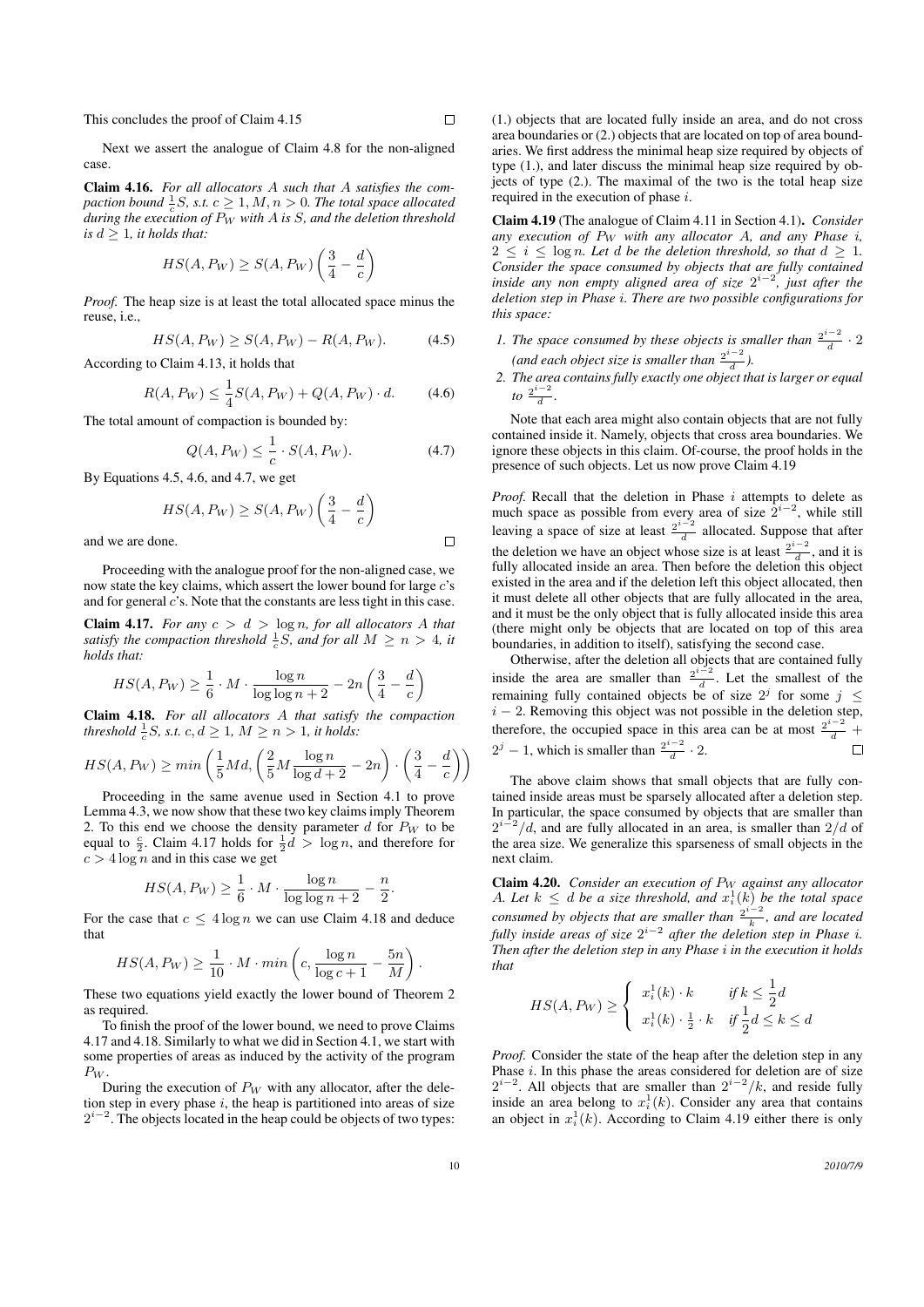one object in the area and its size lies between  $2^{i-2}/d$  and  $2^{i-2}/k$ , or the size of all remaining objects fully contained inside the area is at most  $\frac{2^{i-2}}{d} \cdot \frac{1}{2}$ . If  $k \leq \frac{1}{2}d$ , then the size of the area is larger by a factor of at least *k* than the occupied space on this area with objects from  $x_i^1(k)$ . If  $\frac{1}{2}d \leq k \leq d$ , then the size of the area is larger by a factor of at least  $\frac{1}{2}k$  than the occupied space on this area with objects from  $x_i^1(k)$ . The size of the heap must be at least the sum of all areas containing objects in  $x_i^1(k)$ . Therefore, we get  $HS(A, P_W) \geq x_i^1(k) \cdot k$  or  $HS(A, P_W) \geq x_i^1(k) \cdot \frac{1}{2} \cdot k$  as required. Note that the heap size is monotone, and therefore the obtained bound holds for the heap size of the entire execution.  $\Box$ 

Claim 4.21. *Consider an execution of P<sup>W</sup> against any allocator A.* Let  $k \leq d$  *be a size threshold, and*  $x_i^2(k)$  *be the total space consumed by objects that are smaller than* 2 *i−*2 */k, and are located on top of area boundaries, after the deletion step in Phase i. Then after the deletion of any Phase i in the execution it holds that*

$$
HS(A, P_W) \ge x_i^2(k) \cdot k
$$

*Proof.* We compute a lower bound on the total space used, by bounding the number of areas used after the deletion step of Phase *i*. The total number of existing areas in the heap is at least the number of area boundaries. The number of area boundaries must be at least the number of objects smaller than 2 *i−*2 , that are located on top of them. The number of objects whose space is accounted for in  $x_i^2(k)$  is at least the accumulated size  $x_i^2(k)$  divided by the largest possible object size, i.e.,  $\frac{x_i^2(k)}{2^i-2} = \frac{x_i^2(k)\cdot k}{2^i-2}$ . Each area size is  $2^{i-2}$ , and therefore, the total space consumed is at least  $x_i^2(k) \cdot k$ and we are done.

Claim 4.22. *Consider an execution of P<sup>W</sup> against any allocator A. Let*  $k \leq d$  *be a size threshold, and*  $x_i(k)$  *be the total space consumed by objects that are smaller than* 2 *i−*2 */k after the deletion step in Phase i. Then after the deletion step of any Phase i in the execution, it holds that*

$$
HS(A, P_W) \ge \begin{cases} x_i(k) \cdot \frac{1}{2} \cdot k & \text{if } k \le \frac{1}{2}d \\ x_i(k) \cdot \frac{1}{3} \cdot k & \text{if } \frac{1}{2}d \le k \le d \end{cases}
$$

*Proof.* According to the definitions,  $x_i(k) = x_i^1(k) + x_i^2(k)$ . For  $k \leq \frac{1}{2}d$ , according to Claims 4.20 and 4.21, it holds that  $HS(A, P_W) \geq x_i^1(k) \cdot k$  and also  $HS(A, P_W) \geq x_i^2(k) \cdot k$ . Therefore, the minimal value of the heap is resulted when  $x_i^1(k) =$  $x_i^2(k) = \frac{1}{2}x_i(k)$ , which leads to the conclusion that

$$
HS(A, P_W) \ge \frac{1}{2}x_i(k) \cdot k
$$

. For  $\frac{1}{2}d \leq k \leq d$ , according to Claims 4.20 and 4.21, it holds that  $HS(A, P_W) \geq x_i^1(k) \cdot \frac{1}{2} \cdot k$  and also  $HS(A, P_W) \geq x_i^2(k) \cdot k$ . To  $\lim_{n \to \infty} (x_1, y_1, y_2, z_3, z_4, z_5, z_6, z_7, z_8, z_7, z_8, z_7, z_8, z_7, z_7, z_8, z_8, z_9, z_9, z_9, z_1, z_1, z_2, z_3, z_4, z_7, z_8, z_9, z_9, z_1, z_2, z_3, z_4, z_7, z_8, z_9, z_1, z_2, z_3, z_4, z_7, z_8, z_9, z_1, z_2, z_3, z_4, z_7, z_8, z_9, z_1, z_2, z$ same value, i.e.:

$$
x_i^1(k) \cdot \frac{1}{2} \cdot k = x_i^2(k) \cdot k.
$$

Therefore,  $x_i^2(k) = \frac{1}{3}x_i(k)$ , and

$$
HS(A, P_W) \ge \frac{1}{3}x_i(k) \cdot k,
$$

as required.

We now prove the key claims. Intuitively, the proof will argue that either there is a point in the run of the program with many small objects that are so sparsely allocated that the lower bound follows easily, or there is no such point, but then there must be many memory allocations during the execution of  $P_W$  with  $A$ , i.e. *S* is large, and therefore Claim 4.16 implies the correctness of the lower bound.

*Proof of Claim 4.17.* We show that for all allocators *A* that satisfy the compaction bound  $\frac{1}{c}S$ , s.t.  $c \geq 1$  and  $M \geq n > 4$ , and given that the density threshold *d* set by  $P_W$  satisfies  $\frac{1}{2}d > \log n$ , the following holds:

$$
HS(A, P_W) \ge \frac{1}{6} \cdot M \cdot \frac{\log n}{\log \log n + 2} - 2n\left(\frac{3}{4} - \frac{d}{c}\right).
$$

We use Claim 4.22, and set the size bound  $k = \log n$ . We can use Claim 4.22 since  $k = \log n < \frac{1}{2}d$ . We also use a fraction parameter  $\alpha$ , satisfying  $0 < \alpha < 1$ , to be determined later. We partition the analysis into two cases. First, if there is a Phase *i* where more than  $(1 - \alpha)M$  of the live space consists of objects smaller than  $\frac{2^{i-2}}{\log n}$ , then by Claim 4.22, the total heap size is larger than  $\frac{1}{2}(1-\alpha)M \cdot \log n$ . Otherwise, in all phases it holds that more than  $\alpha \cdot M - 2^i$  of the live space consists of objects that are larger than  $\frac{2^{i-2}}{\log n}$ . This means that in every phase *i*, at least  $\alpha \cdot M - 2^i$ of the live space must consist of objects that were created in the last  $\log \log n + 2$  phases. The execution consists of  $\log n$  phases. We partition the program execution into consecutive sections of log  $log n + 2$  phases each. In each such section, at least  $\alpha \cdot M - 2^i$ space was allocated. Therefore, the total allocation in the execution, *S*, satisfies

$$
S(A, P_W) \ge \alpha \cdot M \cdot \frac{\log n}{\log \log n + 2} - \sum_{i=\log \log n}^{\log n} 2^i
$$
  
 
$$
\ge \alpha \cdot M \cdot \frac{\log n}{\log \log n + 2} - 2n.
$$

According to the relation between total allocation and heap size asserted in Claim 4.16, we get that

$$
HS(A, P_W) \ge \left(\alpha \cdot M \cdot \frac{\log n}{\log \log n + 2} - 2n\right) \cdot \left(\frac{3}{4} - \frac{d}{c}\right).
$$

Setting  $\alpha = \frac{1}{a^2}$  $\frac{1}{6\left(\frac{3}{4}-\frac{d}{c}\right)}$  and using the fact that  $d \leq \frac{c}{2}$ , we get that the bound in the first case is

$$
HS(A, P_W) \ge \frac{1}{6}M \cdot \log n.
$$

With this  $\alpha$ , the bound in the second case becomes

$$
HS(A, P_W) \ge \frac{1}{6} \cdot M \cdot \frac{\log n}{\log \log n + 2} - 2n\left(\frac{3}{4} - \frac{d}{c}\right).
$$

In both cases Claim 4.17 holds and we are done.

*Proof of Claim 4.18.* We need to show that for all allocators *A* that satisfy the compaction bound  $\frac{1}{c}S$ , with  $c \geq 1$ ,  $M \geq n > 2$ , it holds that:

$$
HS(A, P_W) \ge \frac{1}{5} \cdot M \cdot min\left(d, \frac{2\log n}{\log d + 2} \cdot \left(\frac{3}{4} - \frac{d}{c}\right)\right).
$$

Similarly to the proof of Claim 4.17, we use Claim 4.22 and look at two possible cases. This time we set  $k = d$ . If there is a Phase *i* where more than  $\frac{3}{5}M$  of the live space consists of objects smaller than  $\frac{2^{i-2}}{d}$ , then the total heap size is larger than  $\frac{1}{5}M \cdot d$ .

Otherwise, in every phase *i* during the run of the program, it holds that more than  $\frac{2}{5}M - 2^i$  of the live space consists of objects that are larger than  $\frac{2^{i-2}}{d}$ . Partitioning the program run into

 $\Box$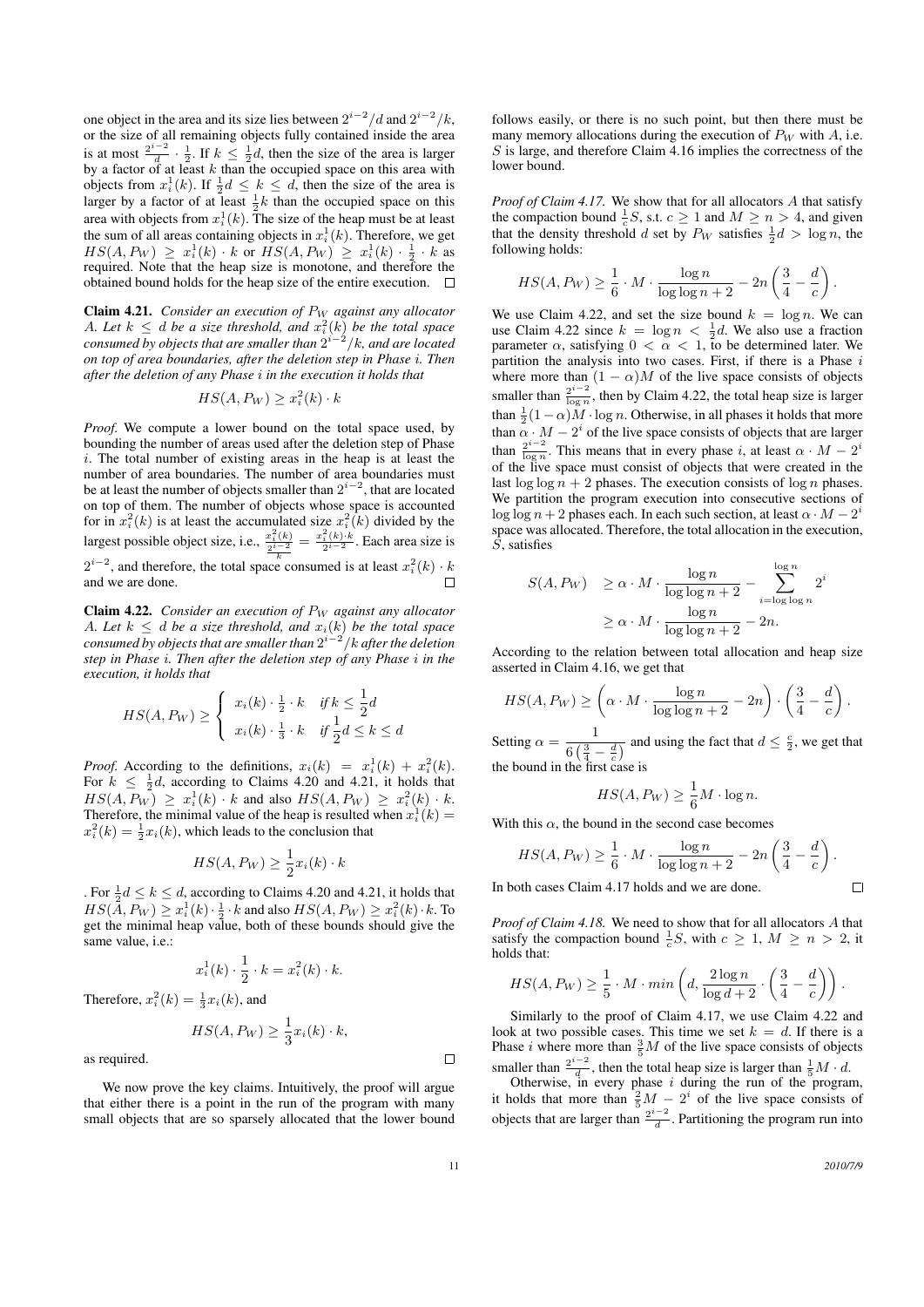consecutive sections of  $log d + 2$  phases each, we get that in each such section, at least  $\frac{2}{5}M - 2^i$  words was allocated. Therefore,

$$
S(A, P_W) \ge \frac{2}{5} M \cdot \frac{\log n}{\log d + 2} - \sum_{i=\log \log n}^{\log n} 2^i \ge \frac{2}{5} M \cdot \frac{\log n}{\log d + 2} - 2n.
$$

By Claim 4.16, we get that

$$
HS(A, P_W) \ge \left(\frac{2}{5}M\frac{\log n}{\log d + 2} - 2n\right) \cdot \left(\frac{3}{4} - \frac{d}{c}\right)
$$

Combining the two cases we get that

$$
HS(A, P_W) \ge \min\left(\frac{1}{5}Md, \left(\frac{2}{5}M\frac{\log n}{\log d + 2} - 2n\right) \cdot \left(\frac{3}{4} - \frac{d}{c}\right)\right)
$$

# 5. Segregated Free List Allocator

In the previous section we presented a specific program that manages to create a large space overhead for any possible memory allocation method. In practice, systems implement specific allocators that can be specifically studied. It is possible that a program can cause more overhead to a given specific allocator. One very common memory allocator is the *segregated free list* allocator, and in particular, the one that is block-oriented (e.g., [2, 6, 8]). In this section we study limits of this specific allocator and prove tighter lower bounds based on its specific behavior. We start by defining this segregated free list allocation method. We then show bounds on the space requirement when no compaction is allowed, and finally, in Section 5.3, we show bounds on the space requirements when partial compaction is used to aid in reducing fragmentation for a segregated free list allocation.

## 5.1 Definition of a Segregated Free List Allocator

A segregated free list allocator divides the free list into several subsets, according to the size of the free chunks. Each subset forms a list of free chunks of the same size (or a small range of sizes) and an array of pointers is used to index the various free lists. A freed object is placed on the appropriate list according to its size. An allocation request is serviced from the appropriate list.

Segregated free lists are typically implemented in a block oriented manner [2, 6, 8]. The heap is partitioned into blocks (typically, of a page size, i.e., 4KB) and each block may only contain objects of one size. Whenever a full block is freed, it is returned to the pool of free blocks. Whenever an allocation is requested for an object whose free list is empty, a free block is pulled from the block pool, it is partitioned into as many free chunks as possible in an aligned manner, and then the new chunks are added to the appropriate free list to allow allocation.

The free lists are known as buckets. Each bucket is characterized by the chunk size (or range of chunk sizes) that can be allocated in it. The allocation within each bucket is executed in a first-fit manner, in the first free chunk in the bucket's list that can satisfy the allocation. The simplicity of this method comes with a cost. This method is susceptible to high external fragmentation, as shown below.

In the following sections we simplify the discussion by assuming that the maximal object size, *n*, equals the block size. This is close to what happens in practice, and small adjustments, e.g., if the block size is 2*n*, have small impact on the results. As before, we denote by *M* the total space that can be allocated simultaneously.

# 5.2 Memory usage without compaction

Let us start with the case that no compaction is used. The general lower bound of Robson [15, 16] holds in this case, implying that an

overhead factor of at least  $\times \frac{1}{2} \log n$  can occur in practice for the worst fragmenting program. We extend this bound for the specific segregated free list allocator. Denote by  $s_1, \ldots, s_k$  the different maximal object sizes inside each bucket, and assume for simplicity that the program only allocates objects whose sizes are one of  $s_1, \ldots, s_k$ . (When proving a lower bound, it is enough to show that there exists one bad program.) A block contains objects of the same size, but this can be any size as long as  $s_k \leq n$ . As stated earlier, for simplicity we also assume that  $n = s_k$ .

Different segregated free list allocators have different segregation policies, which are determined by the size vector  $s_1, \ldots, s_k$ . We study two rather extreme cases by looking at an allocator that keeps a bucket for each possible object size (i.e., a lot of buckets) and an allocator that has buckets for exponential object sizes, i.e., sizes that increase by a factor of two. Typical implementations use something in between these extreme cases and the tools developed here can be used to explore each specific set of sizes.

We first look at the allocator  $SFL_{all}$  that implements the segregated free list method, with a full assortment of bucket sizes:  $s_1 = 1, s_2 = 2, s_3 = 3, s_4 = 4, ..., s_n = n$ . Let the class  $P(M, [s_1, \ldots, s_n])$  be the class of all programs that always keep the allocated space smaller or equal to *M*, and allocates objects only of the sizes *s*1*, ..., sn*. The theorems below show that with no compaction, the space overhead is quite large. It is of the order of the square root of *n*. This is much higher than the logarithmic factor that was shown for the general allocator.

**Theorem 3.** *There exists a program*  $P \in \mathcal{P}(M, [s_1, \ldots, s_n])$ *, and the heap size required for allocator SFLall to execute the allocation requests of P satisfies:*

$$
HS(SFL_{all}, P) \ge \frac{4}{5}M\sqrt{n} - \frac{1}{2}n - \frac{1}{2}\sqrt{n}.
$$

The result for the smaller set of buckets is very different. Particularly, let *SFLlog* be an allocator that implements the segregated free list method, with a logarithmic assortment of bucket sizes:  $s_1 = 1, s_2 = 2, s_3 = 4, s_4 = 8, ..., s_{\log n+1} = n$ . Let  $P(M, [s_1, \ldots, s_{\log n+1}])$  be a set of programs that always keep the live space smaller or equal to *M*, and allocates objects only of the sizes *s*1*, ..., s*log *<sup>n</sup>*+1.

**Theorem 4.** *There exists a program*  $P \in \mathcal{P}(M, [s_1, \ldots, s_{\log n+1}])$ *, and the heap size required for allocator SFLlog to execute the allocation requests of P satisfies:*

$$
HS(SFL_{log}, P) \geq M \log n - \frac{4}{3}M - n.
$$

Note that Theorems 3 and 4 improve on the general results obtained by Robson [15, 16]. Robson could only show an overhead of  $\frac{1}{2}$  log *n* since he needed to work with a general allocator, unlike the segregated free list allocator that we assume in this section.

To prove these theorems, we present the *Bucket-Waster* program, denoted  $P_{BW}$ , which causes heavy space overhead for an allocator that uses the segregated free list allocation method. We then analyze its behavior and finally prove Theorems 3, and 4.

| <b>Algorithm 6</b> Program $P_{BW}$ with bucket sizes $s_1, \ldots, s_k$ . |  |
|----------------------------------------------------------------------------|--|
| 1: for $i = 1$ to k do do                                                  |  |
| Allocate as many object as possible of size $s_i$<br>2:                    |  |
| Deallocate as many objects as possible subject to leaving exactly<br>3:    |  |
| one object in each allocated block.                                        |  |
| $4:$ end for                                                               |  |

Below we investigate the execution of *PBW* with a segregated free list allocator. This run is structured, and satisfies the following property. After each deallocation step, there will be a single object in each allocated block. Moreover, this single object will not be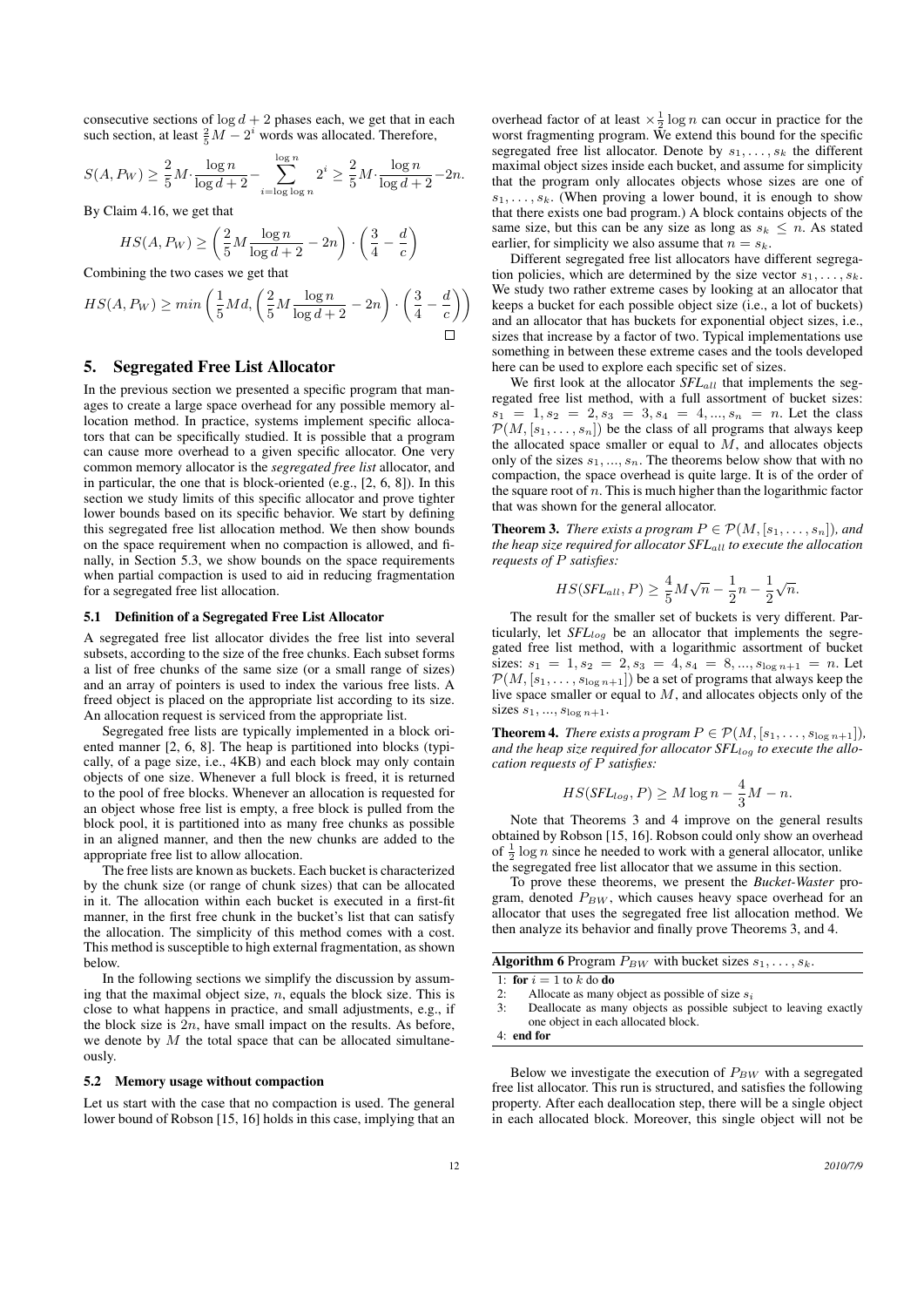deleted until the end of the execution. Therefore, the objects that are deallocated in Phase *i*, are only objects allocated in (the first step of) Phase *i* and they are all of size  $s_i$ . Denote by  $HS_k$  the size of the heap used by the *SFL* allocator to satisfy the allocation requests of *PBW* up to the point at the end of Phase *k*. For now, the *SFL* allocator uses a general form of the bucket sizes:  $s_1, \ldots, s_k$ . The concrete choice of bucket sizes will be determined later. Denote by  $M_i$  the space that the allocator can allocate at the beginning of phase *i*. *M<sup>i</sup>* depends on the total live space to allocate, *M*, and the space that is already in the heap in the form of objects that were placed on the heap, and were not removed by the beginning of phase *i*. We first present a lower bound on *Mi*, then continue to prove a lower bound on  $HS_k$ , and finally prove the theorems presented in the beginning of this section.

Claim 5.1. *In the execution of PBW against the SFL allocator, let*  $M_i$  *be the total space available for allocation in Phase <i>i*.  $s_i$  *the objects size in Phase i, and n the block size. In the first phase it holds that*  $M_1 = M$ *. In subsequent phases it holds that:* 

$$
M_{i+1} \geq M_i - \left\lceil \frac{\left\lfloor \frac{M_i}{s_i} \right\rfloor}{\left\lfloor \frac{n}{s_i} \right\rfloor} \right\rceil \cdot s_i.
$$

*Proof.* In the first phase the space to allocate equals the maximal live space size:  $M_1 = M$ . In subsequent phases,  $M_i$  depends on how much live space is already allocated in the form of smaller objects. The number of objects allocated in Phase *i* is  $\left| \frac{M_i}{s_i} \right|$ . Any

block can contain  $\left| \frac{n}{s_i} \right|$  objects of size  $s_i$ . Note that the allocator must get new blocks for the allocation of Phase *i* since a block can only hold allocations of a particular size. Therefore, the number of  $\sqrt{ }$  $\frac{1}{2}$ *Mi*  $\frac{1}{2}$ 1

*si*

 $\frac{1}{2}$ 

 $\mathbf{I}$  $\overline{\phantom{a}}$ . Ac-

 $\frac{1}{2}$ 

blocks used in the allocation of Phase *i* is at least  $\overline{1}$  $\overline{\phantom{a}}$ 

cording to the deletion strategy in Algorithm 6, after each deletion *n si* step, a single object remains in every block. Therefore, the size of objects of size *s<sup>i</sup>* remaining in the heap after the deletion step in  $\frac{1}{2}$ *Mi*  $\frac{1}{2}$ 

Phase *i* is  $\sqrt{ }$  $\overline{1}$  $\overline{1}$ *si*  $\frac{1}{2}$ *n si*  $\frac{1}{2}$ 1  $\overline{ }$  $\overline{ }$ *· si*. The space remaining for allocation in

Phase  $i + 1$  is the live space we had in Phase *i* minus what remains live in the heap after the removal step in Phase *i*:

$$
M_{i+1} = M_i - \left\lceil \frac{\left\lfloor \frac{M_i}{s_i} \right\rfloor}{\left\lfloor \frac{n}{s_i} \right\rfloor} \right\rceil \cdot s_i.
$$

First, we remove the integral operations by introducing an error factor.

**Definition 5.2** (Definition of the error factor  $\epsilon_i$ ). *Denote by*  $\epsilon_i$ *, the difference between the number of actual blocks in Phase i, and the non-integral value:*

$$
\epsilon_i = \left\lceil \frac{\left\lfloor \frac{M_i}{s_i} \right\rfloor}{\left\lfloor \frac{n}{s_i} \right\rfloor} \right\rceil - \frac{\left\lfloor \frac{M_i}{s_i} \right\rfloor}{\left\lfloor \frac{n}{s_i} \right\rfloor}.
$$

Using  $\epsilon_i$ , we can simplify the value of  $M_i$  in the next claims.

Claim 5.3. *In the execution of PBW against the SFL allocator, let*  $M_i$  *be the total space available for allocation in Phase <i>i*.  $s_i$  *the objects size in Phase i, and n the block size. In the first phase it* *holds that*  $M_1 = M$ *. In subsequent phases it holds that:* 

$$
M_{i+1} \ge M - M \cdot \sum_{j=1}^i \frac{s_j}{n - s_j} - \sum_{j=1}^i \epsilon_j \cdot s_j.
$$

*Proof.* First, we use the definition of  $\epsilon_i$  within Claim 5.1, simplifying the value of *Mi*:

$$
M_{i+1} = M_i - \left(\frac{\left\lfloor \frac{M_i}{s_i} \right\rfloor}{\left\lfloor \frac{n}{s_i} \right\rfloor} + \epsilon_i\right) \cdot s_i.
$$

Next, we bound the non integral parts in the above equation:

$$
M_{i+1} \geq M_i - \left(\frac{\frac{M_i}{s_i}}{\frac{n}{s_i}-1} + \epsilon_i\right) \cdot s_i \geq M_i \cdot \left(1 - \frac{s_i}{n-s_i}\right) - \epsilon_i \cdot s_i.
$$

After repeatedly substituting the values of  $M_i$  in this equation, tracing back until  $M_1 = M$ , we get that:

$$
M_{i+1} \ge M \cdot \prod_{j=1}^{i} \left(1 - \frac{s_j}{n - s_j}\right) - \sum_{j=1}^{i} \epsilon_j \cdot s_j \cdot \prod_{t=j+1}^{i} \left(1 - \frac{s_t}{n - s_t}\right).
$$

We use the fact that for any positive  $\alpha_1, \ldots, \alpha_i$  it holds that

$$
\prod_{j=1}^{i} (1 - \alpha_j) \ge 1 - \sum_{j=1}^{i} \alpha_j.
$$
 (5.1)

to simplify the equation above. The result is:

$$
M_{i+1} \geq M \left( 1 - \sum_{j=1}^{i} \frac{s_j}{n - s_j} \right) - \sum_{j=1}^{i} \epsilon_j \cdot s_j \left( 1 - \sum_{t=j+1}^{i} \frac{s_t}{n - s_t} \right)
$$
  
\n
$$
\geq M \left( 1 - \sum_{j=1}^{i} \frac{s_j}{n - s_j} \right) - \sum_{j=1}^{i} \epsilon_j \cdot s_j
$$
  
\nwhich ends the proof.

which ends the proof.

This bound on  $M_i$  will be used in the next claims as we continue to prove a lower bound on *HSk*.

Claim 5.4. *In the execution of PBW against the SFL allocator, let*  $HS_k$  *be the heap size after phase k*,  $M_i$  *be the total space size available for allocation in Phase i. s<sup>i</sup> the objects size in Phase i, and n the block size. The heap size after Phase k, HSk, holds the following:*

$$
HS_k = \sum_{i=1}^k \left\lceil \frac{\left\lfloor \frac{M_i}{s_i} \right\rfloor}{\left\lfloor \frac{n}{s_i} \right\rfloor} \right\rceil \cdot n.
$$

*Proof.* The number of blocks used in the allocation of Phase *i* is  $\sqrt{ }$  $\frac{1}{2}$ *Mi*  $\frac{1}{2}$ 1

at least  $\overline{\phantom{a}}$  $\overline{1}$ *si*  $\frac{1}{2}$  $\frac{n}{s_i}$  $\overline{\phantom{a}}$  $\overline{\phantom{a}}$ . Since each block has size *n*, this means that the

 $\begin{bmatrix} 1 & s_i \end{bmatrix}$  is additional heap size that is required for the new allocations of Phase  $\overline{1}$  $\frac{1}{2}$ *Mi*  $\frac{1}{2}$ 1

*i*, is  $\overline{1}$  $\overline{\phantom{a}}$ *si*  $\frac{1}{2}$ *n si*  $\frac{1}{2}$  $\overline{1}$  $\overline{\phantom{a}}$ *· n*. According to the deletion strategy in Algorithm

6, after each deletion step, a single object remains in every block. Therefore, no blocks are ever removed, and the total heap size after Phase  $k$ ,  $HS_k$ , equals the size of blocks occupied after this phase:

$$
HS_k = \sum_{i=1}^k \left\lceil \frac{\left\lfloor \frac{M_i}{s_i} \right\rfloor}{\left\lfloor \frac{n}{s_i} \right\rfloor} \right\rceil \cdot n.
$$

 $\Box$ 

 $\Box$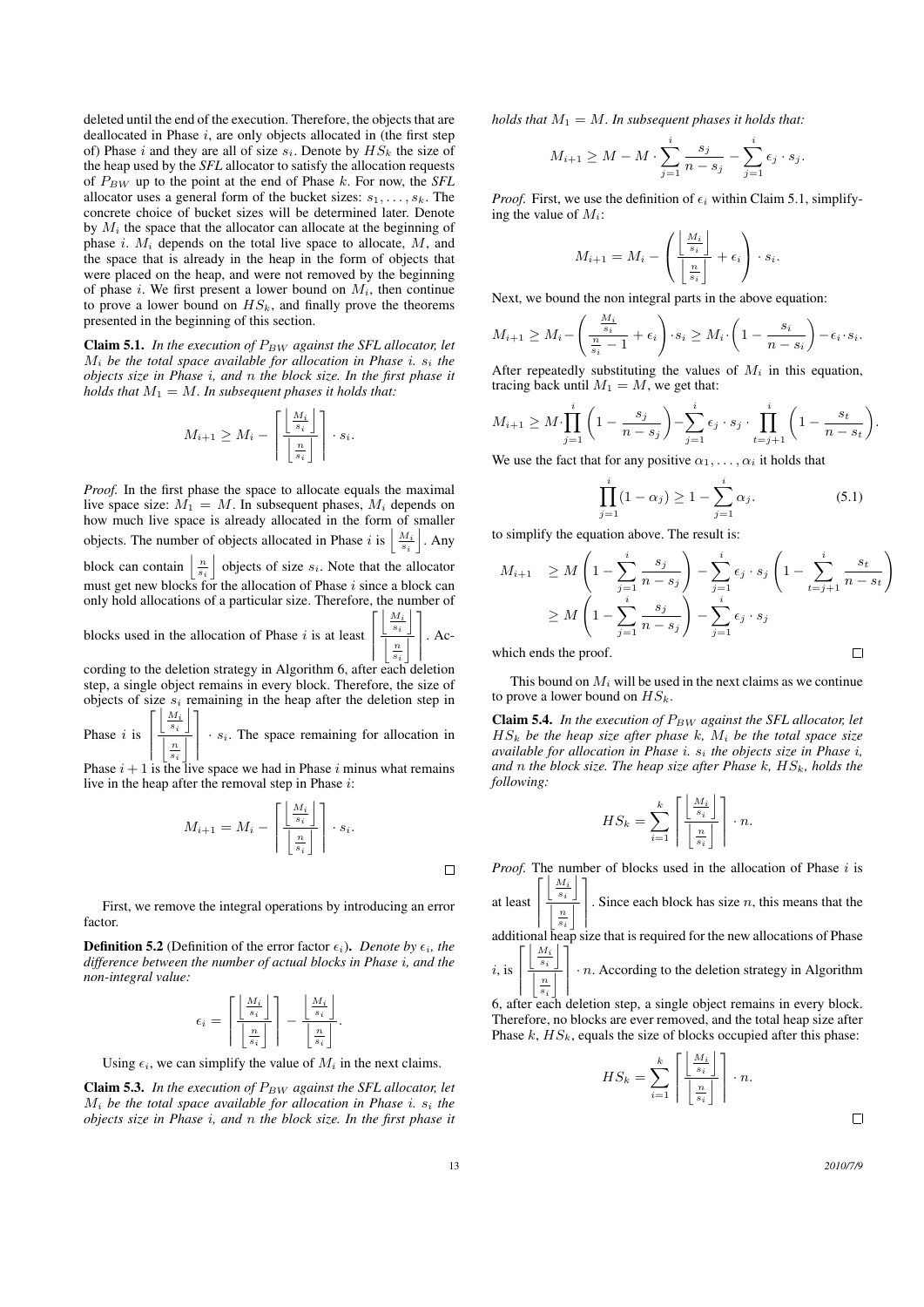We simplify the bound above using the values of  $\epsilon_i$ , and  $M_i$ achieved in previous claims.

Claim 5.5. *In the execution of PBW against the SFL allocator, for any phase k, the heap size after phase k, HS<sup>k</sup> satisfies:*

$$
HS_k \ge M \cdot k - M \cdot \sum_{i=1}^{k-1} \frac{s_i}{n - s_i} (k - i) + \sum_{i=1}^{k} \epsilon_i (n - s_i \cdot (k - i)) - \sum_{i=1}^{k} s_i.
$$

*Proof.* First, we use the error factor  $\epsilon_i$  to simplify the value of  $HS_k$ as appears in Claim 5.4

$$
HS_k = \sum_{i=1}^k \left[ \frac{\left\lfloor \frac{M_i}{s_i} \right\rfloor}{\left\lfloor \frac{n}{s_i} \right\rfloor} \right] \cdot n = \sum_{i=1}^k \frac{\left\lfloor \frac{M_i}{s_i} \right\rfloor}{\left\lfloor \frac{n}{s_i} \right\rfloor} \cdot n + \epsilon_i \cdot n
$$
  

$$
\geq \sum_{i=1}^k \frac{\frac{M_i}{s_i} - 1}{\frac{n}{s_i}} \cdot n + \epsilon_i \cdot n \geq \sum_{i=1}^k (M_i - s_i + \epsilon_i \cdot n).
$$

Next, we replace the value of  $M_i$  with the result we got in Claim 5.3:

$$
HS_k \geq \sum_{i=1}^k (M - M \cdot \sum_{j=1}^{i-1} \frac{s_j}{n - s_j} - \sum_{j=1}^{i-1} \epsilon_j \cdot s_j - s_i + \epsilon_i \cdot n)
$$
  
 
$$
\geq M \cdot k - M \cdot \sum_{i=1}^{k-1} \frac{s_i}{n - s_i} (k - i)
$$
  
 
$$
+ \sum_{i=1}^k \epsilon_i (n - s_i \cdot (k - i)) - \sum_{i=1}^k s_i
$$

which is what we wanted to prove in this claim.

We now turn to proving the main theorems.

*Proof of Theorem 3.* The number of phases that  $P_{BW}$  executes depends on the phase in which it runs out of space to allocate. Using the notation above, this happens when  $M_i < s_i$ , and it is not possible to allocate an object in Phase *i*. However, Claim 5.5 holds for any number of phases in which the bucket size is smaller or equal to *n*, even if there were no actual memory allocated during that phase. The only downside of using advanced phases with Claim 5.5, is that the bound becomes less accurate after the last phase when objects were allocated. In order to prove Theorem 3 we use the bound on the heap size, received in Claim 5.5, for phase  $\sqrt{n}$ . This phase is close to the final phase for the setting of an arithmetic collection of buckets.

By setting the variables in Claim 5.5, we get:

$$
HS_{\sqrt{n}}(SFL_{all}, P_{BW}) \geq M \cdot \sqrt{n} - M \cdot \sum_{i=1}^{\sqrt{n}-1} \frac{i}{n-i} (\sqrt{n} - i)
$$

$$
+ \sum_{i=1}^{\sqrt{n}} \epsilon_i (n-i \cdot (\sqrt{n} - i)) - \sum_{i=1}^{\sqrt{n}} i.
$$

We can further bound the equation from above by replacing all *√* of the denominators with  $n - \sqrt{n} + 1$ . Additionally, notice that  $(n - j \cdot (\sqrt{n} - j))$  has a positive value for all  $1 \leq j \leq \sqrt{n}$ . Therefore, we can bound this equation from above by setting  $\epsilon_j$ 0 (Remember that for all values of *j*,  $0 \le \epsilon_j \le 1$ ).

$$
HS_{\sqrt{n}}(SFL_{all}, P_{BW}) \ge M_{\sqrt{n}} \over -M \frac{1}{n - \sqrt{n} + 1} \sum_{i=1}^{\sqrt{n} - 1} i(\sqrt{n} - i) - \sum_{i=1}^{\sqrt{n}} i.
$$

Using the closed sum for squares:

$$
\sum_{i=1}^{k} i^2 = \frac{k(k+1)(2k+1)}{6}
$$
 (5.2)

and some algebra we get:

$$
HS_{\sqrt{n}}(SFL_{all}, P_{BW}) \geq M\sqrt{n} - \frac{1}{6}M\sqrt{n}\left(\frac{n-1}{n-\sqrt{n}+1}\right)
$$
  

$$
\geq \frac{\sqrt{n}(\sqrt{n}+1)}{\frac{4}{5}M\sqrt{n} - \frac{1}{2}n - \frac{1}{2}\sqrt{n}}.
$$

*Proof of Theorem 4.* The number of phases that  $P_{BW}$  runs depends on the phase in which it runs out of available space to allocate. Using the notation above, this happens when  $\tilde{M}_i < s_i$ , and it is not possible to allocate an object in Phase *i*. However, Claim 5.5 holds for any number of phases in which the bucket size is smaller or equal to *n*, even if there were no actual space allocated on that phase. The only downside of using advanced phases is that the results of Claim 5.5, is that the bound becomes less accurate after the last phase when objects were allocated. In order to prove Theorem 3 we use the bound on the heap size, received in Claim 5.5, for Phase log *n*. This phase is close to the final phase for the setting of a logarithmic collection of buckets.

By setting the variables in Claim 5.5, we get:

$$
HS_{\log n}(SFL_{\log}, P_{BW}) \geq M \log n
$$
  
-M  $\sum_{i=1}^{\log n-1} \frac{2^{i-1}}{n-2^{i-1}} (\log n - i)$   
+  $\sum_{i=1}^{\log n} \epsilon_i \left(n - 2^{i-1} (\log n - i)\right) - \sum_{i=1}^{\log n} 2^{i-1}.$ 

Similarly to what we did in the proof of Theorem 3, we can replace all the denominators with  $3n/4$ , and notice that  $(n-2^{i-1} \cdot (\log n$ *i*)) has a positive value for all  $1 \leq j \leq \log n$ . Therefore, we can bound this equation from above by setting  $\epsilon_j = 0$ .

$$
HS_{\log n}(SFL_{\log}, P_{BW}) \geq M \log n
$$
  

$$
-M \frac{1}{3n/4} \sum_{i=1}^{\log n - 1} 2^{i-1} (\log n - i) - \sum_{i=1}^{\log n} 2^{i-1}.
$$

Using the following equation:

$$
\sum_{i=1}^{k-1} i2^i = 2^k(k-2) + 2
$$
\n(5.3)

and some algebra, we get what we wanted to prove.

$$
HS_{\log n}(SFL_{\log}, P_{BW}) \geq M \log n - M \frac{4}{3n} (n - \log n - 1)
$$
  
\n
$$
\geq M \cdot \log n - \frac{4}{3} M - n.
$$

## 5.3 Space overheads with compaction

In Section 5.2, we built  $P_{BW}$  that wasted many blocks by leaving a single object in each. With no compaction that program created a lot of fragmentation. Modern collectors employ partial compaction especially for such scenarios, and they clear sparse blocks by moving their elements to a different block. The evacuated blocks can then be used for further allocations. In this section we first discuss a simple upper bound on the heap usage by looking at a simple compaction strategy (which is similar to what is used in actual systems in practice). We then provide a program that makes the allocator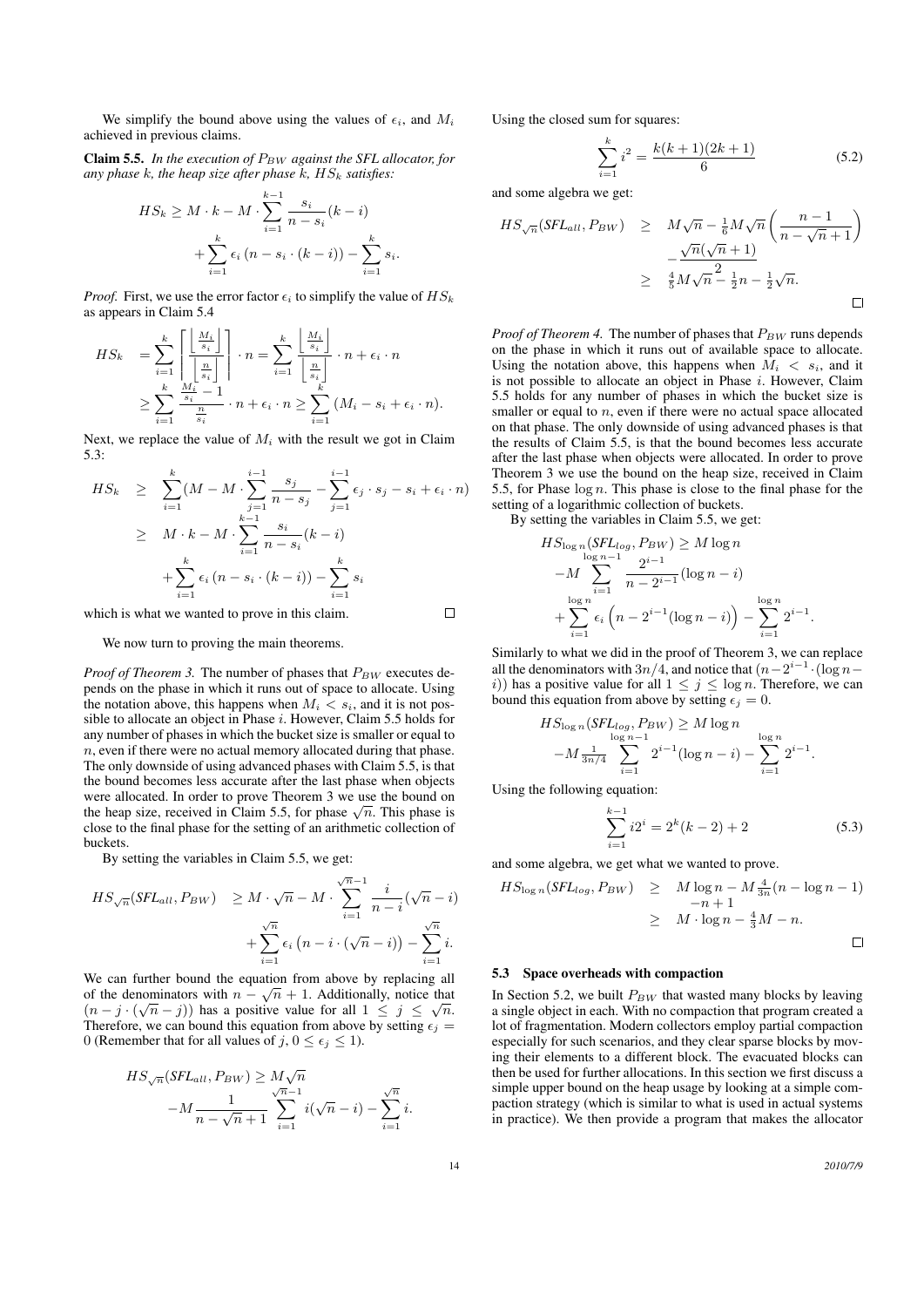waste blocks by leaving enough allocated space on them so that the compaction budget will not allow effective defragmentation.

## 5.3.1 The Upper Bound

Our memory manager allocates in a (block-oriented) Segregated free list manner as before, but it also has a compacting strategy. We call this memory manager a *Compacting Segregated Free List* allocator and denote it by *CSFL*. We specify the compaction strategy, and later show that using this compaction strategy the following upper bound on the heap size holds.

Theorem 5. *Let c be the compaction threshold, k be the number of buckets, and n be the block size. The maximal heap size required for CSFL to execute any program P that never uses more than M words of allocated space simultaneously and never allocates an object larger than n satisfies:*

$$
HS(CSFL, P) \leq M \cdot c + k \cdot n.
$$

In order to prove this upper bound, we first present the compaction strategy of *CSFL*, show that it is consistent (always has enough budget for compaction), and finally prove the bound in Theorem 5.

The definition below assumes a *last block* in any bucket. Between all blocks that are allocated for the bucket, the last block is the one that was most recently allocated for this bucket. By the behavior of the segregated free list allocator, all objects on all other blocks were exhausted before the last one was allocated.

Definition 5.6 (*CSFL* Compaction Strategy). *We denote by b, a block that contains objects of size i. CSFL will compact all objects within Block b to other block(s), if Block b holds the following constraints:*

- *1. Block b is not the last block for objects of size i,*
- *2. At most* 1*/c of the space in Block b is allocated,*

*3. There is enough free space in blocks containing objects of size i to contain all of the objects that are currently placed in Block b.*

# Claim 5.7. *CSFL with the compaction strategy of Definition 5.6 has enough compaction budget to execute all required compaction.*

*Proof.* We show that enough space was allocated on this block alone to provide the budget for compacting it at the appropriate time in the execution. By the allocation strategy of the segregated free list, any block that is not the last block, was filled with objects at some point in the execution. Otherwise, the next block would not have been allocated. There were no compactions made on this block since it was taken from the pool, according to the algorithm (by which every compaction frees an entire block and returns it to the blocks pool). Since this block was taken from the blocks pool, the accumulated compaction quota due to allocations on this block is at least 1*/c* of the block size. (It can be larger if space on this block was reused.) At the execution point in which compaction is triggered on this block, at most 1*/c* of the block is allocated, therefore all this space can be moved using only budget in the quota that originated from allocations on this block. After all of the objects in this block are compacted away, the block is returned to the block pool and can be reused in the future for other bucket sizes.  $\Box$ 

*Proof of Theorem 5.* According to Claim 5.7, all blocks (except maybe the last block) are at least  $1/c$  full (otherwise, the block would have been cleared using compaction). Therefore, the total heap size required for these blocks is at most:  $c \cdot M_1$ , where  $M_1$ is the total space in all blocks except the last ones in each bucket size. Therefore, the total heap size required is at most  $c \cdot M + k \cdot n$ ,

where *k* is the number of different possible sizes, and *n* is the block  $\Box$ size.

# 5.3.2 The Lower Bound

We now construct a program that creates a lot of fragmentation for the compacting segregated free list allocator. As before, we look at a *CSFL* that uses a large number of buckets and at a *CSFL* that uses a small number of buckets. We provide lower bounds for these two extreme cases, and the same techniques can be used to work with any specific bucket sizes employed in any practical system.

Denote by  $\mathcal{P}(M, [s_1, \ldots, s_k])$  the set of programs that never allocate more than *M* words simultaneously and allocate only objects whose size is in the set *{s*1*, ..., sn}*. The following theorems assert the two lower bounds.

Theorem 6. *Let CSFLall be an allocator that implements the segregated free list method and keeps the compaction bound of*  $\frac{1}{c} \cdot S$  *for*  $c \geq 4$ *. Let it's bucket object sizes contain be the complete assortment of:*  $s_1 = 1, s_2 = 2, s_3 = 3, s_4 = 4, ..., s_n = n$  for  $n \geq 2$ *. Then there exists a program*  $P \in \mathcal{P}(M, [s_1, \ldots, s_n])$ *, such that the heap size required for allocator CSFLall to execute the allocations and deallocations of P, HS*(*CSFLall, P*)*, satisfy:*

$$
HS(CSFL_{all}, P) \ge \begin{cases} \frac{1}{6} \cdot M \cdot \sqrt{n} + \frac{1}{16}M & \text{if } c \ge 2\sqrt{n} \\ \frac{1}{12} \cdot M \cdot c + \frac{1}{16}M & \text{if } c \le 2\sqrt{n} \end{cases}
$$

Theorem 7. *Let CSFLlog be an allocator that implements the segregated free list method and keeps the compaction bound of* 1 *· S. Let it's bucket object sizes contain a logarithmic assortment c of bucket sizes:*  $s_1 = 1, s_2 = 2, s_3 = 4, s_4 = 8, ..., s_{\log n+1} = n$ . *Then there exists a program*  $P \in \mathcal{P}(M,[s_1,\ldots,s_{\log n+1}])$ *, such that the heap size required for the allocator CSFLlog to execute all allocations and deallocations of P, HS*(*CSFLlog, P*)*, satisfy:*

$$
HS(CSET_{log}, P) \ge \begin{cases} \frac{1}{4} \cdot M \cdot \log n - 2M & \text{if } c \ge 2 \log n \\ \frac{1}{8} \cdot M \cdot c - 2M & \text{if } c \le 2 \log n \end{cases}
$$

We now present the program *Segregated-Waster*, denoted *PSW* , that creates a large fragmentation for the compacting segregated free list allocator.

Algorithm 7 Program *Segregated-Waster* for the compacting segregated free list allocator

- 1: Compute *d* as a function of the input compaction threshold *c*.
- 2: for  $i = 1$  to  $k$  do do
- 
- 3: Allocate as many objects as possible of size  $s_i$ <br>4: In each block, deallocate as many objects as In each block, deallocate as many objects as possible subject to leaving at least 1*/d* of the space allocated in this block.

5: end for

Algorithm 7 is similar to Algorithm 6 presented in Section 5.2 in its allocation steps, but differs in its deallocation steps. The difference is that Algorithm 7 keeps the allocated space remaining in each block larger than 1*/d* of the space allocated within this block. Leaving more allocated space in a block makes it difficult to compact away all of the objects in it. A block can be used for allocating objects of a different size only when all of the objects in it are moved away.

Below we investigate the joint run of *CSFL* and *PSW* and provide claims that lead to the proof of the Theorems 6 and 7. Note the difference between the execution of *CSFL* against a program *P* (with compaction enabled), and the execution of *SFL* against it (with compaction disabled). The difference is the fact that in the compacting scenario space can be reused. After objects on a block are compacted away, this same block can be reused for objects of larger sizes. Therefore, it will be necessary to calculate the heap size depending on compaction as well as allocation. The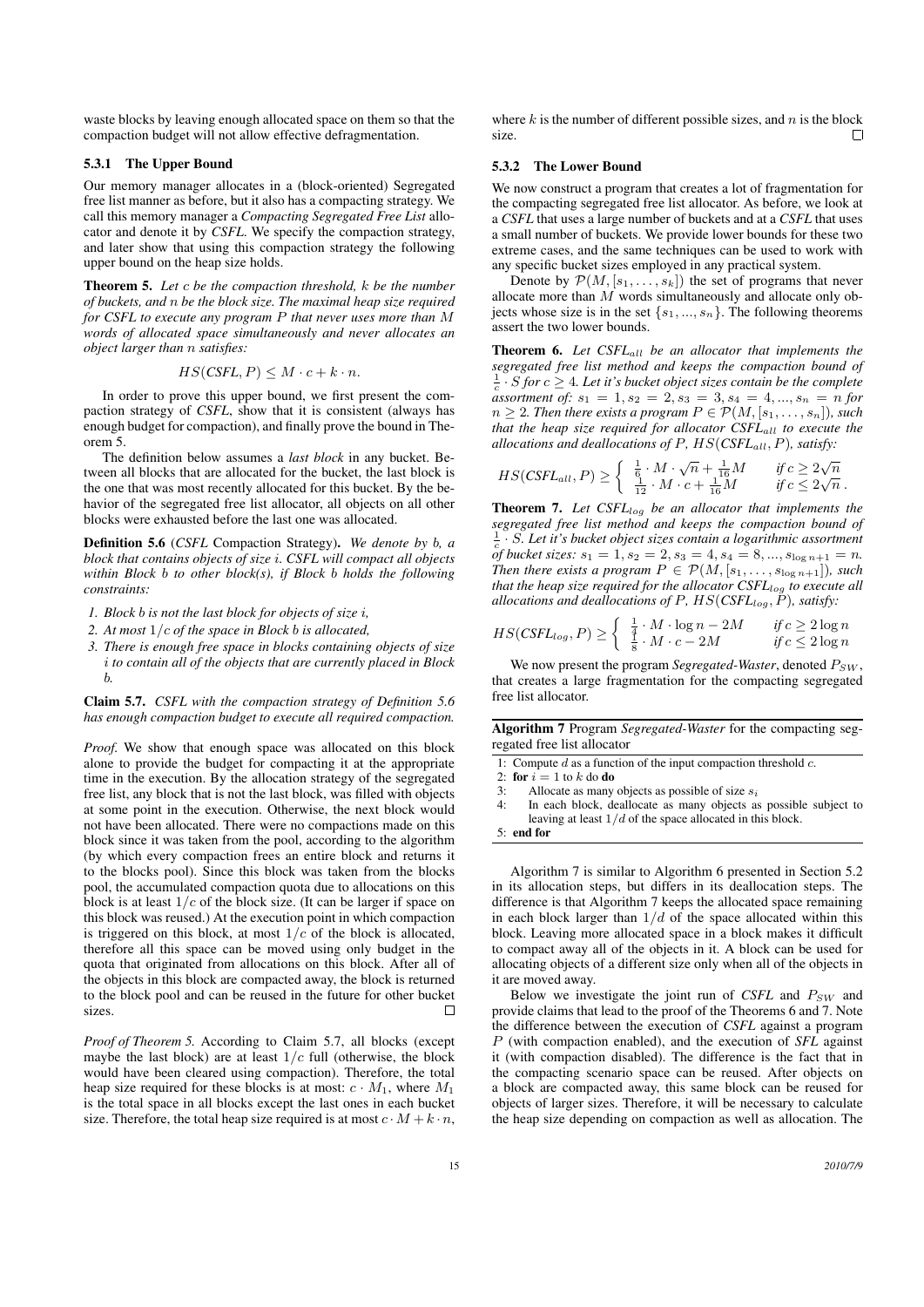Compaction is the reason why in Algorithm 7, deletions leave 1*/d* of the space in a block, where *d* is chosen according to the value of *c*. This is done in order to make the compaction more costly, but it has another effect: less deletion leaves less space for future allocations. Below, we present some claims that lead to the proof of Theorems 6 and 7 presented above.

Claim 5.8. *Consider the execution of a CSFL allocator with the program PSW . For any phase i in the execution, let M<sup>i</sup> denote the space available for allocation in Phase i, and let s<sup>i</sup> denote the object size allocated in Phase i. Let k denote the number of phases in the execution. The heap size required for the execution of*  $P_{SW}$ *with CSFL satisfies:*

$$
HS_k(CSFL, P_{SW}) \geq \frac{1}{2} \sum_{i=1}^{k} M_i - \frac{1}{2} \sum_{i=1}^{k} s_i.
$$

*Proof.* According to the definition of  $P_{SW}$ , the program run consists of phases. In each phase the space available for allocation is *Mi*. The program requests allocations of as many objects as it can of size  $s_i$ . The number of allocation requests is, therefore,  $\left| \frac{M_i}{s_i} \right|$ , and the total space allocated in Phase *i* is  $\left| \frac{M_i}{s_i} \right| \cdot s_i$ . The total space allocated from the beginning of the run until (including) Phase *k* is

$$
S_k = \sum_{i=1}^k \left\lfloor \frac{M_i}{s_i} \right\rfloor \cdot s_i \ge \sum_{i=1}^k M_i - \sum_{i=1}^k s_i. \tag{5.4}
$$

The total quota for compaction is  $S_k \cdot \frac{1}{c}$ .

In each phase, the program removes as many objects as it can, subject to leaving at least 1*/d* of the space already allocated in each block. In order to free a bucket for reuse, all the objects in this block must be moved to another block. Therefore, the total space reuse during the execution is at most *d* times the space compacted, which is at most  $d \cdot S_k \cdot \frac{1}{c}$ . Setting  $d = \frac{c}{2}$  in  $P_{SW}$ , we get that the space reuse is at most  $\frac{1}{2}\tilde{S}_k$ . The total heap size necessary is at least the space allocated,  $\bar{S}_k$ , minus the space reused, which is at most  $\frac{1}{2}S_k$ . Now using the Inequality 5.4 for *S<sup>k</sup>* gets the desired bound.  $\Box$ 

Claim 5.9. *Consider the execution of a CSFL allocator with the Program PSW . Let k be the number of phases in the execution, let*  $M_i$  *be the total space size available for allocation in Phase <i>i*, let  $s_i$ *be the size of objects allocated in Phase i, let n be the block size, and let d be the density threshold. Then in all phases*  $1 \leq i \leq k$  *it holds that:*

$$
M_{i+1} \ge M_i \left(1 - \frac{1}{d} - \frac{s_i}{n - s_i}\right).
$$

*Proof.* The allocator allocates according to the segregated free list method. This means that objects of different sizes are allocated in different blocks, and are allocated in these blocks sequentially. Therefore, if the space that could be allocated at the beginning of Phase *i* is *Mi*, and the size of objects to allocate in Phase *i* is *si*, then the number of objects actually allocated in Phase *i* is  $\left| \frac{M_i}{s_i} \right|$ . The number of objects in each full block is  $\left| \frac{n}{s_i} \right|$ . The number of fully allocated blocks is, therefore,  $\left| \frac{M_i}{s_i} \right|$  $\left| \frac{n}{s_i} \right|$ . Additionally, there

might be a last block that was only partially allocated. The allocated space inside each full block is  $\left\lfloor \frac{n}{s_i} \right\rfloor \cdot s_i$ .

The program *PSW* removes as many objects as possible from each block, subject to leaving at least 1*/d* of the objects that were allocated in each block. This means that the amount of space that remains allocated and cannot be freed for use in future allocations from the full blocks is at most the number of full blocks used in this phase times the allocated space remaining in each block:

$$
\left\lfloor \frac{\left\lfloor \frac{M_i}{s_i} \right\rfloor}{\left\lfloor \frac{n}{s_i} \right\rfloor} \right\rfloor \cdot \left( \left\lfloor \frac{n}{s_i} \right\rfloor \cdot s_i \cdot \frac{1}{d} + s_i \right).
$$

The additional  $s_i$  in the above equation appears because  $1/d$  of the block size might not contain a integral number of objects of size *si*. Therefore an extra object might be needed in the block.

Now it remains to investigate the space remaining in the last block used in Phase *i*. This last block might have not been filled completely as there were not enough allocatable words to fill it. The number of objects allocated in the last block is the total number of objects allocated, minus what was allocated in the other (full) blocks:

$$
\left\lfloor \frac{M_i}{s_i} \right\rfloor - \left\lfloor \frac{\left\lfloor \frac{M_i}{s_i} \right\rfloor}{\left\lfloor \frac{n}{s_i} \right\rfloor} \right\rfloor \cdot \left\lfloor \frac{n}{s_i} \right\rfloor.
$$

The space remaining in the last block is the number of objects allocated in that block, multiplied by the object size, and by 1*/d*, plus one additional object (for the case that the numbers do not divide well). If there is indeed a last block that contains less objects than all other blocks, then the live space remaining in it is at most:

$$
\left(\left\lfloor \frac{M_i}{s_i}\right\rfloor - \left\lfloor \frac{\left\lfloor \frac{M_i}{s_i}\right\rfloor}{\left\lfloor \frac{n}{s_i}\right\rfloor} \right\rfloor \cdot \left\lfloor \frac{n}{s_i}\right\rfloor \right) \cdot s_i \cdot \frac{1}{d} + s_i.
$$

This remaining space in the last block can be bounded from above by:

$$
\left(\left\lfloor \frac{M_i}{s_i}\right\rfloor - \left\lfloor \frac{\left\lfloor \frac{M_i}{s_i}\right\rfloor}{\left\lfloor \frac{n}{s_i}\right\rfloor} \right\rfloor \cdot \left\lfloor \frac{n}{s_i}\right\rfloor \right) \cdot \left(s_i \cdot \frac{1}{d} + s_i\right),\,
$$

which we will use in what follows.

The total space that becomes available for allocation in the next phase is the amount of space that gets deleted in the blocks in which allocation occurred in this phase. This can be computed as the space that was available for allocation in this phase minus the space that was allocated but not deleted in this phase. Note that this computation provides a lower bound on the amount of space available for allocation in the next phase as compaction that the program executes may make the memory manager delete more objects by moving objects from sparse blocks to dense ones and triggering deletions of objects from previous phases. The space available for allocation in the next Phase  $i + 1$  is at least:

$$
M_{i+1} \geq M_i - \left\lfloor \frac{\left\lfloor \frac{M_i}{s_i} \right\rfloor}{\left\lfloor \frac{n}{s_i} \right\rfloor} \right\rfloor \cdot \left( \left\lfloor \frac{n}{s_i} \right\rfloor \cdot s_i \cdot \frac{1}{d} + s_i \right) - \left( \left\lfloor \frac{M_i}{s_i} \right\rfloor - \left\lfloor \frac{\left\lfloor \frac{M_i}{s_i} \right\rfloor}{\left\lfloor \frac{n}{s_i} \right\rfloor} \right\rfloor \cdot \left\lfloor \frac{n}{s_i} \right\rfloor \right) \cdot \left( s_i \cdot \frac{1}{d} + s_i \right) - \sum M_i - \left\lfloor \frac{\left\lfloor \frac{M_i}{s_i} \right\rfloor}{\left\lfloor \frac{n}{s_i} \right\rfloor} \right\rfloor \cdot \left( s_i - \left\lfloor \frac{n}{s_i} \right\rfloor \cdot s_i \right) - \left\lfloor \frac{M_i}{s_i} \right\rfloor \left( \frac{s_i}{d} + s_i \right).
$$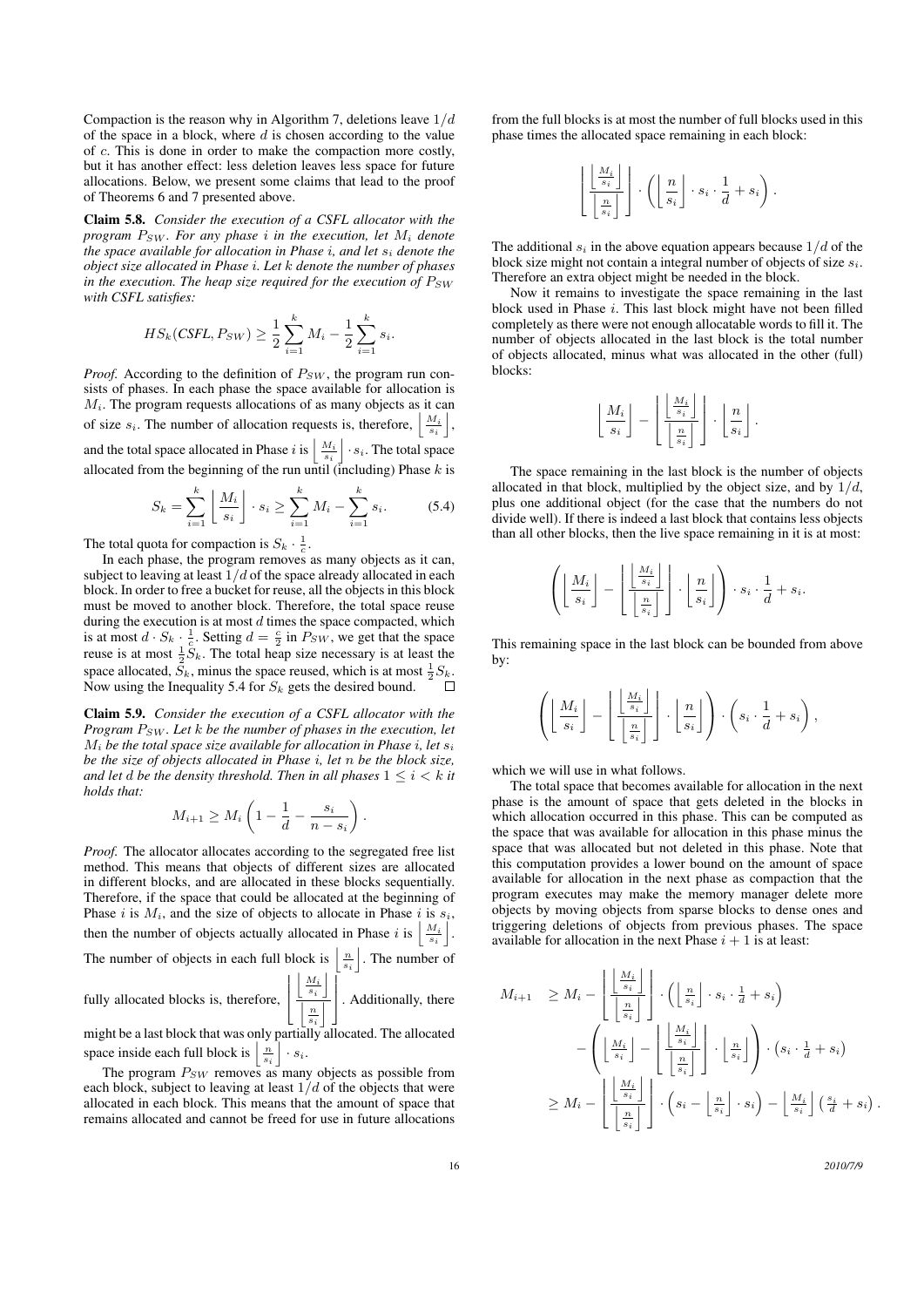Bounding  $\begin{array}{c} \begin{array}{c} \begin{array}{c} \end{array} \\ \begin{array}{c} \end{array} \end{array} \end{array}$  $\left| \frac{M_i}{s_i} \right|$  $\left| \frac{n}{s_i} \right|$  $\left| \right|$  from above by  $\left| \frac{M_i}{s_i} \right|$  $\frac{\lfloor \frac{n}{s_i} \rfloor}{\lfloor \frac{n}{s_i} \rfloor}$ , we get:

$$
M_{i+1} \geq M_i - \frac{\left\lfloor \frac{M_i}{s_i} \right\rfloor}{\left\lfloor \frac{n}{s_i} \right\rfloor} \cdot \left(s_i - \left\lfloor \frac{n}{s_i} \right\rfloor \cdot s_i\right) - \left\lfloor \frac{M_i}{s_i} \right\rfloor \left(\frac{s_i}{d} + s_i\right)
$$
  
 
$$
\geq M_i - \left\lfloor \frac{M_i}{s_i} \right\rfloor \cdot \left(\frac{s_i}{\left\lfloor \frac{n}{s_i} \right\rfloor} + \frac{s_i}{d}\right).
$$

Bounding  $\left|\frac{M_i}{s_i}\right|$  from above by  $\frac{M_i}{s_i}$ , and bounding  $\left|\frac{n}{s_i}\right|$  from below by  $\frac{n}{s_i} - 1$ , we get:

$$
M_{i+1} \ge M_i - \frac{M_i}{s_i} \cdot \left(\frac{s_i}{\frac{n}{s_i} - 1} + \frac{s_i}{d}\right) \ge M_i \left(1 - \frac{1}{d} - \frac{s_i}{n - s_i}\right).
$$

Claim 5.10. *Consider the execution of a CSFL allocator with the program PSW . Let M<sup>i</sup> be the size of the space available for allocation in Phase i*, let  $s_i$  *be the objects size in Phase i*, let *n be the block size, and let d be the density threshold. In all phases*  $2 \leq i \leq k$  *it holds that:* 

$$
M_i \geq M - M \cdot \left(\frac{i-1}{d} + \sum_{j=1}^{i-1} \frac{s_j}{n - s_j}\right).
$$

*Proof.* By removing the recursion from the result of Claim 5.9, we get:

$$
M_i \ge M \prod_{j=1}^{i-1} \left( 1 - \frac{1}{d} - \frac{s_i}{n - s_i} \right).
$$

By using Equation 5.1 we substitute the product operation with the sum operation:

$$
M_i \ge M\left(1 - \sum_{j=1}^{i-1} \left(\frac{1}{d} + \frac{s_i}{n - s_i}\right)\right).
$$

Which is what we wanted to prove.

Claim 5.11. *Consider the execution of a CSFL allocator with the program PSW . Let HS<sup>k</sup> be the total heap size required for the allocations of CSFL until the end of phase k. The heap size can be bounded by:*

$$
HS_k(CSET, P_{SW}) \geq \frac{1}{2} Mk - M \cdot \frac{k(k-1)}{4d}
$$
  

$$
-\frac{1}{2} M \sum_{i=1}^{k-1} \frac{(k-i-1)s_i}{n-s_{k-1}} - \frac{1}{2} \sum_{i=1}^{k} s_i.
$$

*Proof.* According to Claim 5.8, the total heap size until Phase *k* is:

$$
HS_k(CSET, P_{SW}) \ge \frac{1}{2} \sum_{i=1}^{k} M_i - \frac{1}{2} \sum_{i=1}^{k} s_i.
$$

Substituting the value of  $M_i$  with the result of Claim 5.10, we get:

$$
HS_k(CSET, P_{SW}) \ge
$$
  
\n
$$
\ge \frac{1}{2} \sum_{i=1}^k \left( M - M \left( \frac{i-1}{d} + \sum_{j=1}^{i-1} \frac{s_j}{n - s_j} \right) \right) - \frac{1}{2} \sum_{i=1}^k s_i
$$
  
\n
$$
\ge \frac{1}{2} Mk - M \cdot \frac{k(k-1)}{4d} - \frac{1}{2} M \sum_{i=1}^{k-1} \frac{(k-i-1)s_i}{n - s_i} - \frac{1}{2} \sum_{i=1}^k s_i.
$$

By substituting *−s<sup>i</sup>* in the denominator, with the maximal value of *si*, which is *s<sup>k</sup>−*<sup>1</sup>, we get the claim.  $\Box$ 

We now use the above claims to prove Theorems 6 and 7.

*Proof of Theorem 6.* The object sizes in this case are:  $s_1 = 1$ ,  $s_2 =$  $2, s_3 = 3, s_4 = 4, ..., s_n = n$ . We set these sizes in the expression of Claim 5.11:

$$
HS_k(CSFL_{all}, P_{SW}) \geq \frac{1}{2} Mk - M \cdot \frac{k(k-1)}{4d} - \frac{1}{2} M \sum_{i=1}^{k-1} \frac{(k-i-1)i}{n-k+1} - \frac{1}{2} \sum_{i=1}^{k} i.
$$

Using Equation 5.2 and some algebra, we get:

$$
HS_k(CSET_{all}, P_{SW}) \ge \frac{1}{2} Mk - M \cdot \frac{k(k-1)}{4d} - M \cdot \frac{(k-1)(k-2)(k-3)}{6(n-k+1)} - \frac{k(k+1)}{4}.
$$

The above bound is correct for any phase  $k, 1 \leq k \leq \sqrt{n}$ , but the quality of the bound is best at where the computation actually stops. However the bound is best at where the computation actually stops.<br>We divide into two possible cases. The first case is when  $d \ge \sqrt{n}$ . In this case, we choose  $k = \frac{\sqrt{n}}{2}$  and get:

$$
HS_{\frac{\sqrt{n}}{2}}(CSFL_{all}, P_{SW}) \ge \frac{1}{4}M\sqrt{n} - M \cdot \frac{\sqrt{n}(\sqrt{n} - 2)}{16d} - M \cdot \frac{(\sqrt{n} - 2)(\sqrt{n} - 4)(\sqrt{n} - 6)}{48(n - \frac{\sqrt{n}}{2} + 1)} - \frac{\sqrt{n}(\sqrt{n} + 2)}{16}.
$$

Since we assume that  $d \geq \sqrt{n}$ , we can bound  $\frac{\sqrt{n}}{d}$  from above by 1. Note also that for  $n \geq 2$ 

$$
\frac{(\sqrt{n}-2)(\sqrt{n}-4)(\sqrt{n}-6)}{(n-\frac{\sqrt{n}}{2}+1)} \leq \sqrt{n}-6.
$$

Therefore,

 $\Box$ 

$$
HS_{\frac{\sqrt{n}}{2}}(CSFL_{all}, P_{SW}) \geq \frac{\frac{1}{4}M\sqrt{n} - M\frac{\sqrt{n} - 2}{16}}{-\frac{1}{48}M(\sqrt{n} - 6) - \frac{n + 2\sqrt{n}}{16}}.
$$

According to our definition  $M \geq n$ . Therefore, we can replace the According to our definition  $M \geq n$ .<br>last  $n + 2\sqrt{n}$  with 3*M*, and get that:

$$
HS_{\frac{\sqrt{n}}{2}}(CSFL_{all}, P_{SW}) \ge \frac{1}{6}M\sqrt{n} + \frac{1}{16}M.
$$

The other case is when  $d \leq \sqrt{n}$ . In this case, we choose  $k = \frac{d}{2}$ . Therefore:

$$
HS_{\frac{d}{2}}(CSET_{all}, P_{SW}) \ge
$$
  

$$
\frac{1}{4}Md - M \cdot \frac{(d-2)}{16} - M \frac{(d-2)(d-4)(d-6)}{48(n-\frac{d}{2}+1)} - \frac{d(d+2)}{16}.
$$

Since  $\sqrt{n} \ge d$ , we can replace *n* with  $d^2$ . We also use the fact that for  $d \geq 2$ ,

$$
\frac{(d-2)(d-4)(d-6)}{(d^2-\frac{d}{2}+1)} \leq d-6.
$$

Therefore,

$$
HS_{\frac{d}{2}}(CSFL_{all}, P_{SW}) \ge \frac{1}{4}Md - M \cdot \frac{d-2}{16} - M\frac{d-6}{48} - \frac{d^2+2d}{16}.
$$

Since  $M \ge n \ge d^2$ , we can replace the last  $d^2 + 2d$  with 3*M*, and get that:

$$
HS_{\frac{d}{2}}(CSFL_{all}, P_{SW}) \ge \frac{1}{6}Md + \frac{1}{16}M
$$

setting  $d = c/2$  the claim holds.

 $\Box$